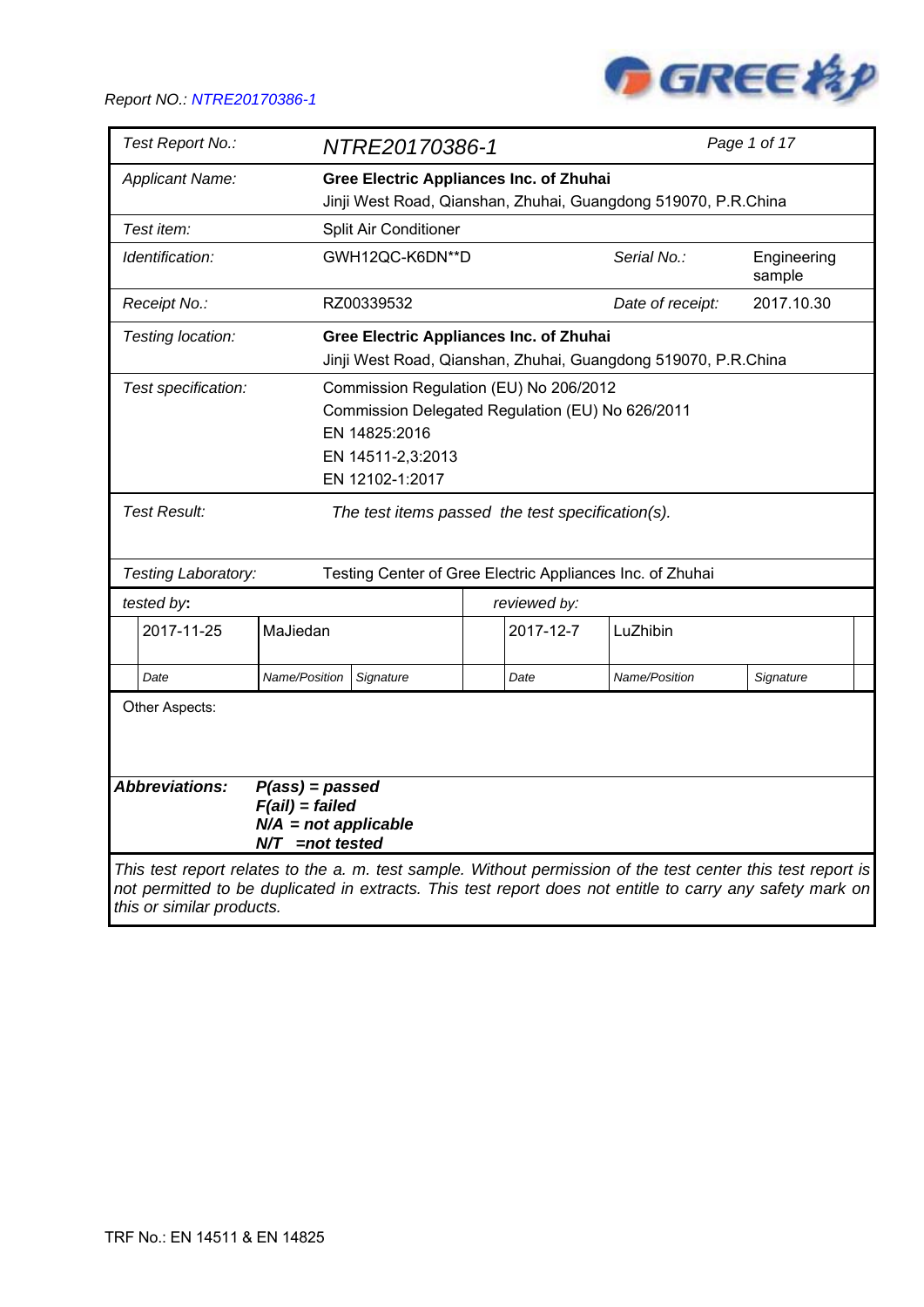Report NO.: *NTRE20160353* Page 2 of 17



|                                                                                                                                                  | NO 626/2011 &EN 14511 and NO 206/2012 & EN 14825                                                      |                   |                 |         |  |  |  |  |
|--------------------------------------------------------------------------------------------------------------------------------------------------|-------------------------------------------------------------------------------------------------------|-------------------|-----------------|---------|--|--|--|--|
| Clause                                                                                                                                           | Requirement - Test                                                                                    |                   | Result - Remark | Verdict |  |  |  |  |
|                                                                                                                                                  |                                                                                                       |                   |                 |         |  |  |  |  |
| <b>Summary of testing</b>                                                                                                                        |                                                                                                       |                   |                 |         |  |  |  |  |
|                                                                                                                                                  | 1. The appliance was tested according to EN 14511.                                                    |                   |                 |         |  |  |  |  |
|                                                                                                                                                  | 2. The SEER and SCOP were calculated according to EN14825.                                            |                   |                 |         |  |  |  |  |
| 3. All the models are indeticial with each other except the panels. All the tests were performedon the model<br>GWH12QC-K6DNA1D as representive. |                                                                                                       |                   |                 |         |  |  |  |  |
|                                                                                                                                                  | 4. The samples are engineering samples without serial numbers.                                        |                   |                 |         |  |  |  |  |
|                                                                                                                                                  |                                                                                                       |                   |                 |         |  |  |  |  |
| Class of temperature                                                                                                                             |                                                                                                       | T1                |                 |         |  |  |  |  |
|                                                                                                                                                  | Split Air Conditioner                                                                                 |                   |                 |         |  |  |  |  |
| Degree of protection                                                                                                                             |                                                                                                       | Indoor unit:IPX0  |                 |         |  |  |  |  |
|                                                                                                                                                  |                                                                                                       | Outdoor unit:IPX4 |                 |         |  |  |  |  |
|                                                                                                                                                  |                                                                                                       | Type Y attachment |                 |         |  |  |  |  |
|                                                                                                                                                  | Possible test case verdicts:                                                                          |                   |                 |         |  |  |  |  |
|                                                                                                                                                  | - test case does not apply to the test object                                                         |                   |                 |         |  |  |  |  |
|                                                                                                                                                  |                                                                                                       |                   |                 |         |  |  |  |  |
|                                                                                                                                                  | - test object does not meet the requirement :   F(Fail)                                               |                   |                 |         |  |  |  |  |
|                                                                                                                                                  |                                                                                                       |                   |                 |         |  |  |  |  |
|                                                                                                                                                  |                                                                                                       |                   |                 |         |  |  |  |  |
|                                                                                                                                                  |                                                                                                       |                   |                 |         |  |  |  |  |
| <b>General remarks</b>                                                                                                                           |                                                                                                       |                   |                 |         |  |  |  |  |
|                                                                                                                                                  | >This appliance is split type air conditioner, which consist of one outdoor unit and one indoor unit. |                   |                 |         |  |  |  |  |
|                                                                                                                                                  | > The indoor unit is a wall mounted type air conditioner, which is usually not accessible (only for   |                   |                 |         |  |  |  |  |

maintenance purpose). It will be mounted 2,5 meters above the floor..

Cooling and heating modes are applied by reverse cycle method. In the heating mode, defrost operation may be applied.

The indoor unit is equipped with an infrared wireless battery powered remote control unit.

#### **Critical components:**

| Model           | Compressor model   | Indoor fan motor | Outdoor fan motor |
|-----------------|--------------------|------------------|-------------------|
| GWH12QC-K6DN**D | $QXF - A102zE190B$ | FN20V-PG         | FW30J-ZL          |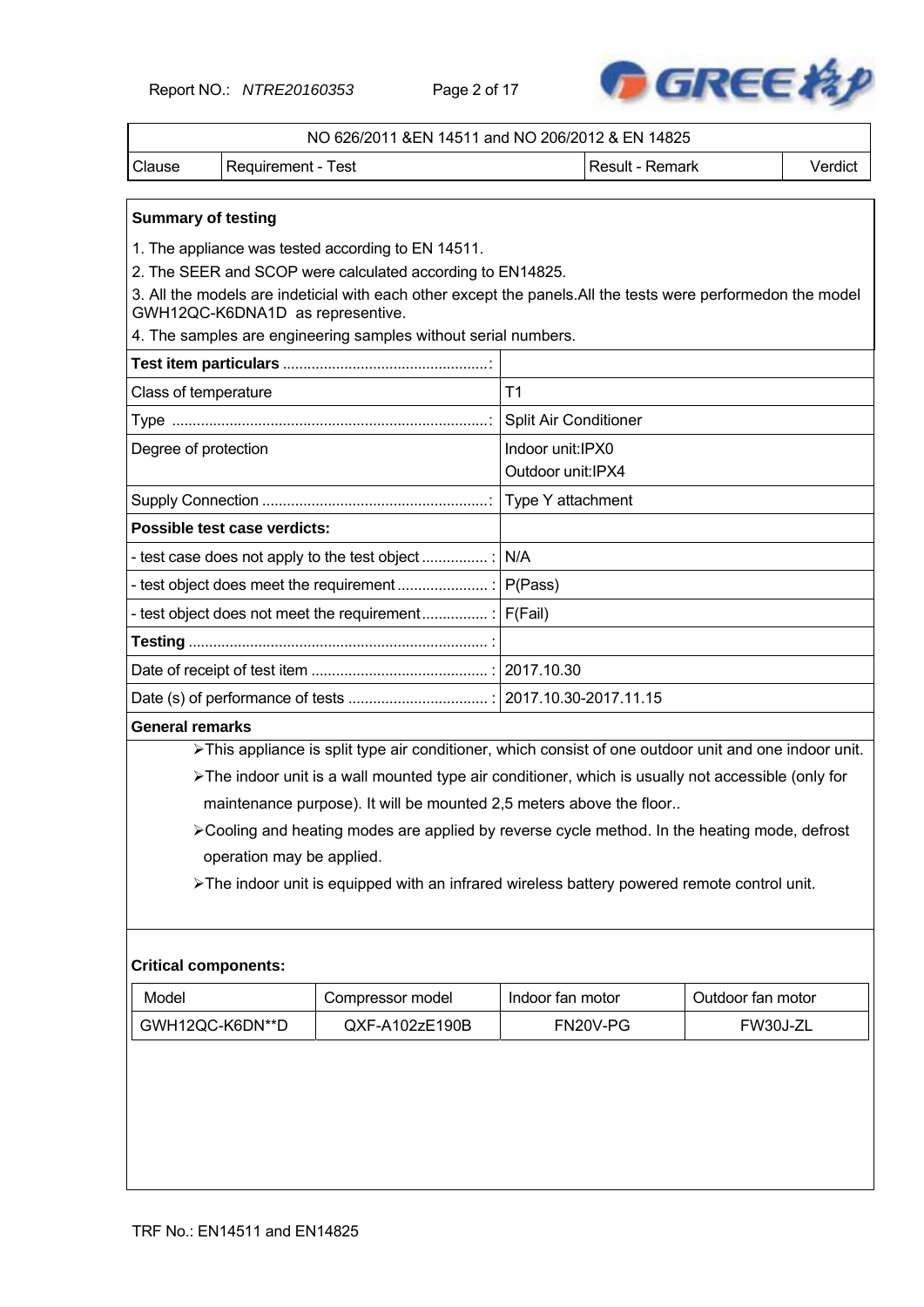Report NO.: *NTRE20160353* Page 3 of 17



|                     |                                                                                                                                                                                                                                                                                                                                                                                                     | NO 626/2011 & EN 14511 and NO 206/2012 & EN 14825                                                                                                         |                                                                                                                                                                                                                                                                                                                                                                             |                         |                                                                                                                                                                                                                                                                                                                                                                                                                                                                                                               |         |
|---------------------|-----------------------------------------------------------------------------------------------------------------------------------------------------------------------------------------------------------------------------------------------------------------------------------------------------------------------------------------------------------------------------------------------------|-----------------------------------------------------------------------------------------------------------------------------------------------------------|-----------------------------------------------------------------------------------------------------------------------------------------------------------------------------------------------------------------------------------------------------------------------------------------------------------------------------------------------------------------------------|-------------------------|---------------------------------------------------------------------------------------------------------------------------------------------------------------------------------------------------------------------------------------------------------------------------------------------------------------------------------------------------------------------------------------------------------------------------------------------------------------------------------------------------------------|---------|
| Clause              | Requirement - Test                                                                                                                                                                                                                                                                                                                                                                                  |                                                                                                                                                           |                                                                                                                                                                                                                                                                                                                                                                             |                         | Result - Remark                                                                                                                                                                                                                                                                                                                                                                                                                                                                                               | Verdict |
|                     | Rating labels and marking:                                                                                                                                                                                                                                                                                                                                                                          |                                                                                                                                                           |                                                                                                                                                                                                                                                                                                                                                                             |                         |                                                                                                                                                                                                                                                                                                                                                                                                                                                                                                               |         |
| <b>Match table:</b> |                                                                                                                                                                                                                                                                                                                                                                                                     |                                                                                                                                                           |                                                                                                                                                                                                                                                                                                                                                                             |                         |                                                                                                                                                                                                                                                                                                                                                                                                                                                                                                               |         |
| <b>Whole model</b>  |                                                                                                                                                                                                                                                                                                                                                                                                     | Indoor unit                                                                                                                                               |                                                                                                                                                                                                                                                                                                                                                                             |                         | Outdoor unit                                                                                                                                                                                                                                                                                                                                                                                                                                                                                                  |         |
| GWH12QC-K6DN**D     |                                                                                                                                                                                                                                                                                                                                                                                                     | GWH12QC-K6DN**D /I                                                                                                                                        |                                                                                                                                                                                                                                                                                                                                                                             |                         | GWH12QC-K6DN**D/O                                                                                                                                                                                                                                                                                                                                                                                                                                                                                             |         |
|                     | (**represent design code of different front panel; first*=A-Z, second*=1-9)                                                                                                                                                                                                                                                                                                                         |                                                                                                                                                           |                                                                                                                                                                                                                                                                                                                                                                             |                         |                                                                                                                                                                                                                                                                                                                                                                                                                                                                                                               |         |
|                     | The artwork below may be only a draft.                                                                                                                                                                                                                                                                                                                                                              |                                                                                                                                                           |                                                                                                                                                                                                                                                                                                                                                                             |                         |                                                                                                                                                                                                                                                                                                                                                                                                                                                                                                               |         |
|                     | as below except for the model name.                                                                                                                                                                                                                                                                                                                                                                 |                                                                                                                                                           |                                                                                                                                                                                                                                                                                                                                                                             |                         | The labels of other GWH12QC-K6DN**D are indetical to the representive model GWH12QC-K6DNA1D                                                                                                                                                                                                                                                                                                                                                                                                                   |         |
|                     | <b>G</b> REE<br><b>SPLIT AIR CONDITIONER</b><br><b>INDOOR UNIT</b><br>Model<br><b>Rated Voltage</b><br><b>Rated Frequency</b><br><b>Cooling Capacity</b><br><b>Heating Capacity</b><br><b>Air Flow Volume</b><br>Sound Pressure Level(H)<br>Weight<br><b>Manufactured Date</b><br><b>GREE ELECTRIC APPLIANCES, INC. OF ZHUHAI</b><br>Add: West Jinji Rd, Qianshan, Zhuhai, Guangdong, China, 519070 | GWH12QC-K6DNA1D/I<br>$220 - 240V$ ~<br>50Hz<br>3500W<br>3670W<br>$680m^3/h$<br>38dB(A)<br>10.5kg                                                          | Model<br>Rated Voltage 220-240V~ Cooling Capacity<br><b>Rated Frequency</b><br>Climate Type<br>Weight<br>Isolation<br>Refrigerant<br>Refri. Charge<br>GWP<br><b>Moisture Protection</b><br>Maximum Allowable Pressure<br>Operating Pressure for the Discharge Side<br>Operating Pressure for the Suction Side<br>Manufactured Date<br>Contains fluorinated greenhouse gases |                         | <b>GREE</b><br><b>GREE ELECTRIC APPLIANCES, INC. OF ZHUHAI</b><br>AIR CONDITIONER OUTDOOR UNIT<br>GWH12QC-K6DNA1D/O<br>3500W<br>50Hz Heating Capacity<br>3670W<br>T1 Cooling Power Input 1085W<br>31kg Heating Power Input 990W<br>I Cooling Rated Input 1450W<br>R32 Heating Rated Input 1500W<br>0.70kg Sound Pressure Level 52dB(A)<br>$675$ CO <sub>2</sub> equivalent 0.47tonnes<br>IPX4<br>4.3MPa<br>4.3MPa<br>2.5MPa<br>600004061267<br>Add: West Jinji Rd, Qianshan, Zhuhai, Guangdong, China, 519070 |         |
|                     |                                                                                                                                                                                                                                                                                                                                                                                                     | <b>G</b> REE<br><b>GREE ELECTRIC APPLIANCES, INC. OF ZHUHAI</b><br>SEER C<br>A.<br>kW 3,5<br>SEER 7,0<br>kWh/annum 175<br>57dB<br>(۱)<br>62dB<br>626/2011 | Model GWH12QC-K6DNA1D/O<br>GWH12QC-K6DNA1D/I<br>SCOP C <sub>2</sub><br>A.<br>D<br>kW 3,5<br>3,0<br>$SCOP$ 5,1<br>4,0<br>kWh/annum 961<br>1050<br>ENERGIA - EHEPTI A - ENEPTEIA - ENERGIJA - ENERGY - ENERGIE - ENERGI                                                                                                                                                       | B<br>4,5<br>3,2<br>2953 |                                                                                                                                                                                                                                                                                                                                                                                                                                                                                                               |         |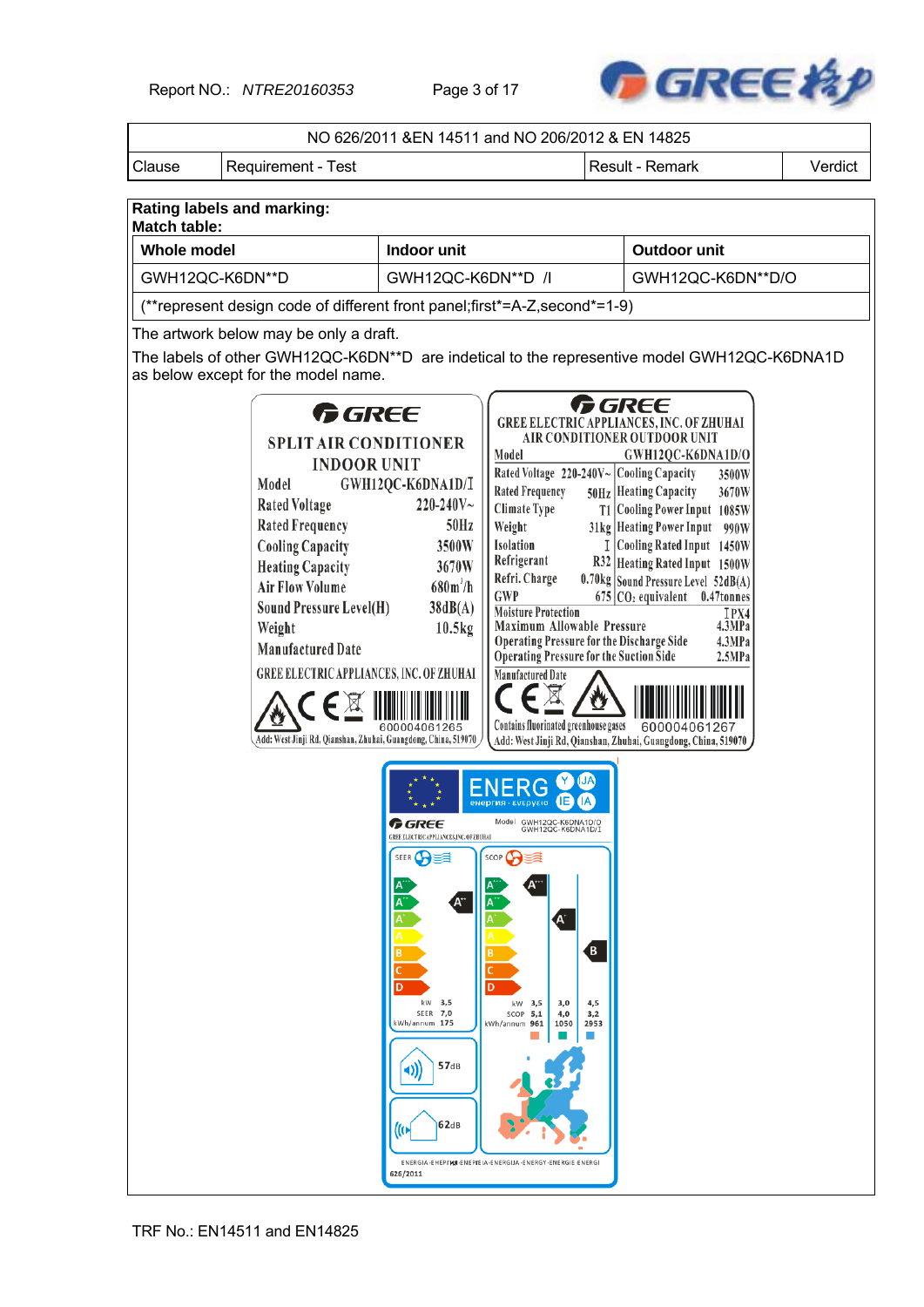Report NO.: *NTRE20160353* Page 4 of 17



#### NO 626/2011 &EN 14511 and NO 206/2012 & EN 14825

Clause | Requirement - Test | Next | Result - Remark | Verdict

|                                        |                                                                                                                                                                                                                                                                                                                                   | COMMISSION REGULATION (EU) No 206/2012                                                                                                                                                                                                                                                                                                                                |                                                                                            |                |                                                                                                                                                                                                                                    |           |              |  |  |  |
|----------------------------------------|-----------------------------------------------------------------------------------------------------------------------------------------------------------------------------------------------------------------------------------------------------------------------------------------------------------------------------------|-----------------------------------------------------------------------------------------------------------------------------------------------------------------------------------------------------------------------------------------------------------------------------------------------------------------------------------------------------------------------|--------------------------------------------------------------------------------------------|----------------|------------------------------------------------------------------------------------------------------------------------------------------------------------------------------------------------------------------------------------|-----------|--------------|--|--|--|
| Article 1                              | Subject matter and scope                                                                                                                                                                                                                                                                                                          |                                                                                                                                                                                                                                                                                                                                                                       |                                                                                            |                |                                                                                                                                                                                                                                    |           | $\mathsf{P}$ |  |  |  |
| 1                                      | This Regulation establishes<br>eco-design requirements for<br>the placing on the market of<br>electric mains-operated air<br>conditioners with a rated<br>capacity of $\leq 12$ kW for<br>cooling, or heating if the<br>product has no cooling<br>function, and comfort fans<br>with an electric fan power<br>input $\leq 125W$ . | Air conditioner                                                                                                                                                                                                                                                                                                                                                       | Rated capacity $\leq 12$ kW                                                                |                |                                                                                                                                                                                                                                    |           |              |  |  |  |
| 2<br>Article 2                         | This Regulation shall not<br>apply to: (a) appliances that<br>use non-electric energy<br>sources; (b) air conditioners of<br>which the condenser-side or<br>evaporator-side, or both, do<br>not use air for heat transfer<br>medium.                                                                                              |                                                                                                                                                                                                                                                                                                                                                                       | Definitions For the purposes of this Regulation, the definitions in Article 2 of Directive |                |                                                                                                                                                                                                                                    |           |              |  |  |  |
|                                        | 2009/125/EC of the European Parliament and of the Council shall apply.                                                                                                                                                                                                                                                            |                                                                                                                                                                                                                                                                                                                                                                       |                                                                                            |                |                                                                                                                                                                                                                                    |           |              |  |  |  |
| Article 3                              | Ecodesign requirements and timetable                                                                                                                                                                                                                                                                                              |                                                                                                                                                                                                                                                                                                                                                                       |                                                                                            |                |                                                                                                                                                                                                                                    |           | P            |  |  |  |
| $\mathbf{1}$                           | The ecodesign requirements<br>for air conditioners and<br>comfort fans are set out in<br>Annex I.                                                                                                                                                                                                                                 |                                                                                                                                                                                                                                                                                                                                                                       |                                                                                            |                |                                                                                                                                                                                                                                    |           |              |  |  |  |
| $\overline{2}$                         | Each ecodesign requirement<br>shall apply in accordance with<br>the following timetable:                                                                                                                                                                                                                                          | See table 1                                                                                                                                                                                                                                                                                                                                                           |                                                                                            |                |                                                                                                                                                                                                                                    |           |              |  |  |  |
|                                        |                                                                                                                                                                                                                                                                                                                                   |                                                                                                                                                                                                                                                                                                                                                                       | Double duct air conditioners<br>EER rated                                                  | COP rated      | Single duct air conditioner<br><b>EER</b> rated                                                                                                                                                                                    | COP rated | N/A          |  |  |  |
|                                        |                                                                                                                                                                                                                                                                                                                                   | If GWP of<br>refrigerant >150                                                                                                                                                                                                                                                                                                                                         | 2,40                                                                                       | 2,36           | 2,40                                                                                                                                                                                                                               | 1,80      |              |  |  |  |
|                                        | From 1 January 2013: single                                                                                                                                                                                                                                                                                                       | If GWP of<br>refrigerant ≤150                                                                                                                                                                                                                                                                                                                                         | 2,16                                                                                       | 2,12           | 2,16                                                                                                                                                                                                                               | 1,62      |              |  |  |  |
|                                        | duct and double duct air<br>conditioners shall correspond                                                                                                                                                                                                                                                                         |                                                                                                                                                                                                                                                                                                                                                                       |                                                                                            |                |                                                                                                                                                                                                                                    |           | N/A          |  |  |  |
| single duct                            | to requirements as indicated<br>in Annex I, point 2(a).                                                                                                                                                                                                                                                                           | Off mode                                                                                                                                                                                                                                                                                                                                                              |                                                                                            |                | Power consumption of equipment in any off-mode<br>condition shall not exceed 1,00 W.                                                                                                                                               |           |              |  |  |  |
| and double<br>duct air<br>conditioners |                                                                                                                                                                                                                                                                                                                                   |                                                                                                                                                                                                                                                                                                                                                                       |                                                                                            | exceed 1,00 W. | The power consumption of equipment in any<br>condition providing only a reactivation function, or<br>providing only a reactivation function and a mere<br>indication of enabled reactivation function, shall not                   |           |              |  |  |  |
|                                        |                                                                                                                                                                                                                                                                                                                                   | Standby mode                                                                                                                                                                                                                                                                                                                                                          |                                                                                            |                | The power consumption of equipment in any<br>condition providing only information or status<br>display, or providing only a combination of<br>reactivation function and information or status<br>display, shall not exceed 2,00 W. |           |              |  |  |  |
|                                        |                                                                                                                                                                                                                                                                                                                                   | Equipment shall, except where this is inappropriate<br>for the intended use, provide off mode and/or<br>standby mode, and/or another condition which does<br>Availability of standby and/or off mode<br>not exceed the applicable power consumption<br>requirements for off mode and/or standby mode<br>when the equipment is connected to the mains<br>power source. |                                                                                            |                |                                                                                                                                                                                                                                    |           |              |  |  |  |
|                                        |                                                                                                                                                                                                                                                                                                                                   |                                                                                                                                                                                                                                                                                                                                                                       | Indoor sound power level in dB(A)                                                          |                |                                                                                                                                                                                                                                    |           |              |  |  |  |
|                                        |                                                                                                                                                                                                                                                                                                                                   |                                                                                                                                                                                                                                                                                                                                                                       |                                                                                            | 65             |                                                                                                                                                                                                                                    |           |              |  |  |  |
|                                        |                                                                                                                                                                                                                                                                                                                                   |                                                                                                                                                                                                                                                                                                                                                                       |                                                                                            |                |                                                                                                                                                                                                                                    |           |              |  |  |  |
|                                        |                                                                                                                                                                                                                                                                                                                                   |                                                                                                                                                                                                                                                                                                                                                                       |                                                                                            |                |                                                                                                                                                                                                                                    |           |              |  |  |  |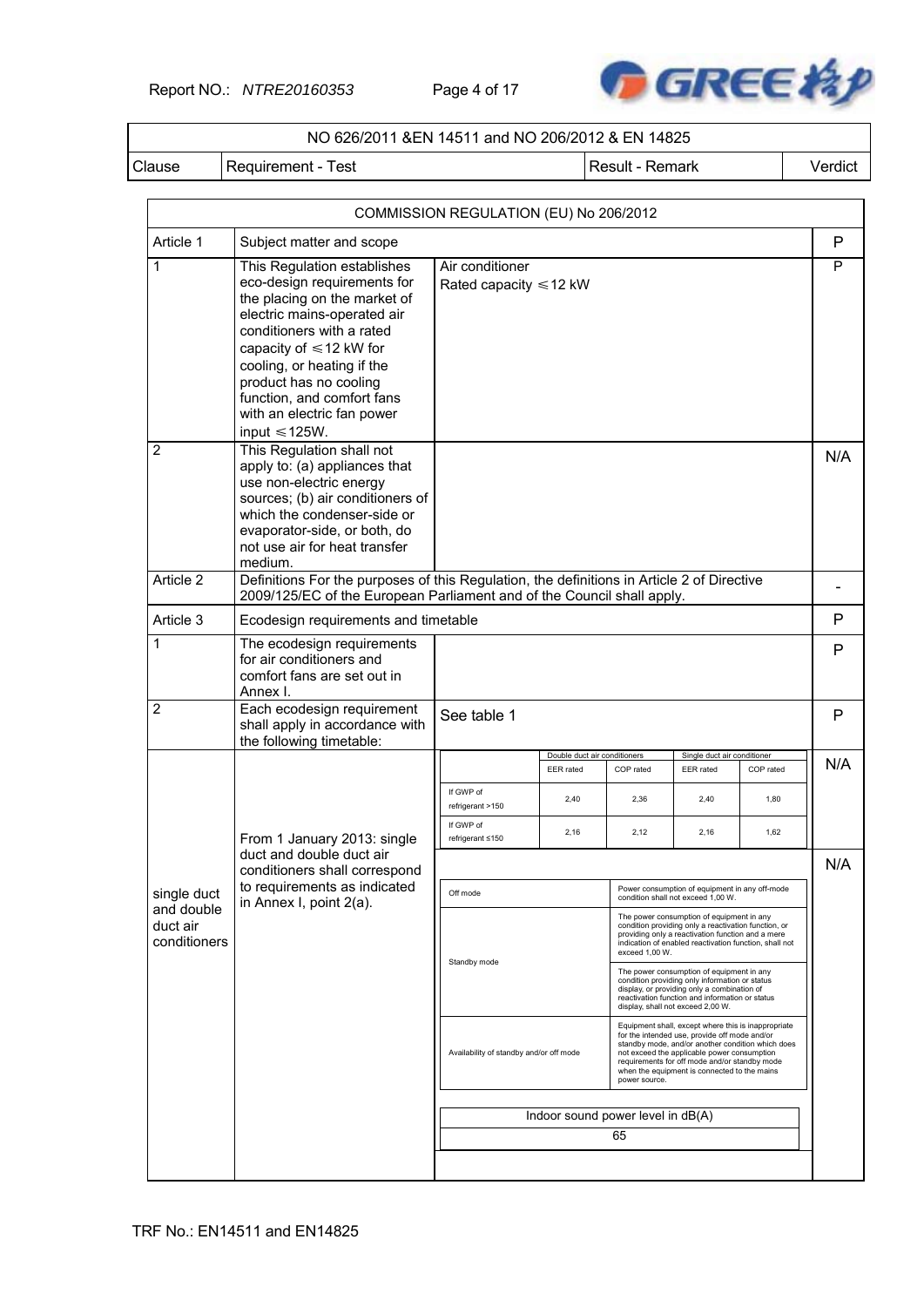Report NO.: *NTRE20160353* Page 5 of 17



# NO 626/2011 &EN 14511 and NO 206/2012 & EN 14825 Clause | Requirement - Test | Next | Result - Remark | Verdict

|                                     |                                                                                                                                                                          |                                                        |                                            |                                                    |                                          |              | Requirements for maximum power consumption in off-mode and standby mode                                                                                                                                                                                                                                                                                                                                                                                                                                                                                                                                                                                                                                                         |                                 |                                                 |  |     |
|-------------------------------------|--------------------------------------------------------------------------------------------------------------------------------------------------------------------------|--------------------------------------------------------|--------------------------------------------|----------------------------------------------------|------------------------------------------|--------------|---------------------------------------------------------------------------------------------------------------------------------------------------------------------------------------------------------------------------------------------------------------------------------------------------------------------------------------------------------------------------------------------------------------------------------------------------------------------------------------------------------------------------------------------------------------------------------------------------------------------------------------------------------------------------------------------------------------------------------|---------------------------------|-------------------------------------------------|--|-----|
|                                     |                                                                                                                                                                          | Off mode                                               |                                            |                                                    |                                          |              | Power consumption of equipment in any off-<br>mode condition shall not exceed 0,50 W.                                                                                                                                                                                                                                                                                                                                                                                                                                                                                                                                                                                                                                           |                                 |                                                 |  | N/A |
|                                     | From 1 January 2014, single<br>duct and double duct air<br>conditioners and comfort fans<br>shall correspond to<br>requirements as indicated in                          | Standby mode                                           |                                            |                                                    |                                          |              | The power consumption of equipment in any<br>condition providing only a reactivation function,<br>or providing only a reactivation function and a<br>mere indication of enabled reactivation function.<br>shall not exceed 0.50 W.<br>The power consumption of equipment in any<br>condition providing only information or status<br>display, or providing only a combination of                                                                                                                                                                                                                                                                                                                                                |                                 |                                                 |  |     |
|                                     | Table 7 below, calculated in<br>accordance with Annex II.                                                                                                                |                                                        |                                            |                                                    |                                          |              | display, shall not exceed 1,00 W.                                                                                                                                                                                                                                                                                                                                                                                                                                                                                                                                                                                                                                                                                               |                                 | reactivation function and information or status |  |     |
|                                     |                                                                                                                                                                          | Availability of standby and/or off mode                |                                            |                                                    |                                          |              | Equipment shall, except where this is<br>inappropriate for the intended use, provide off<br>mode and/or standby mode, and/or another<br>condition which does not exceed the applicable<br>power consumption requirements for off mode<br>and/or standby mode when the equipment is<br>connected to the mains power source.                                                                                                                                                                                                                                                                                                                                                                                                      |                                 |                                                 |  |     |
|                                     |                                                                                                                                                                          | Power management                                       |                                            |                                                    |                                          |              | When equipment is not providing the main<br>function, or when other energy- using product(s)<br>are not dependent on its functions, equipment<br>shall, unless inappropriate for the intended use,<br>offer a power management function, or a similar<br>function, that switches equipment after the<br>shortest possible period of time appropriate for<br>the intended use of the equipment.<br>automatically into: - standby mode, or - off<br>mode, or - another condition which does not<br>exceed the applicable power consumption<br>requirements for off mode and/or standby mode<br>when the equipment is connected to the mains<br>power source. The power management function<br>shall be activated before delivery. |                                 |                                                 |  |     |
|                                     |                                                                                                                                                                          | Requirements for minimum energy efficiency             |                                            |                                                    |                                          |              |                                                                                                                                                                                                                                                                                                                                                                                                                                                                                                                                                                                                                                                                                                                                 |                                 |                                                 |  | P   |
|                                     | From 1 January 2013: (a) air                                                                                                                                             | <b>SEER</b><br>If GWP of refrigerant                   |                                            |                                                    |                                          |              | SCOP (Average heating season)                                                                                                                                                                                                                                                                                                                                                                                                                                                                                                                                                                                                                                                                                                   |                                 |                                                 |  |     |
| except<br>single and<br>double duct | conditioners, except single<br>and double duct air                                                                                                                       | 3,60<br>>150                                           |                                            |                                                    |                                          |              | 3,40                                                                                                                                                                                                                                                                                                                                                                                                                                                                                                                                                                                                                                                                                                                            |                                 |                                                 |  |     |
|                                     | conditioners, shall correspond<br>to requirements as indicated<br>in Annex I, point 2(b) and<br>points $3(a)$ , $3(b)$ , $3(c)$ ; $(b)$<br>single ducts and double ducts | If GWP of refrigerant<br>3,24<br>$\leq 150$            |                                            |                                                    |                                          |              | 3,06                                                                                                                                                                                                                                                                                                                                                                                                                                                                                                                                                                                                                                                                                                                            |                                 |                                                 |  |     |
| air<br>conditioners                 |                                                                                                                                                                          |                                                        | Requirements for maximum sound power level |                                                    |                                          |              |                                                                                                                                                                                                                                                                                                                                                                                                                                                                                                                                                                                                                                                                                                                                 |                                 |                                                 |  | P   |
|                                     | shall correspond to<br>requirements as indicated in                                                                                                                      | Rated capacity≤6KW                                     |                                            |                                                    |                                          |              | 6 <rated capacity≤12kw<="" td=""><td></td><td></td></rated>                                                                                                                                                                                                                                                                                                                                                                                                                                                                                                                                                                                                                                                                     |                                 |                                                 |  |     |
|                                     | Annex I, points 3(a), 3(b),<br>3(d); (c) comfort fans shall<br>correspond to requirements<br>as indicated in Annex I, points                                             | Indoor sound power<br>level in dB(A)                   |                                            |                                                    | Outdoor sound<br>power level in<br>dB(A) |              | Indoor sound<br>power level in<br>dB(A)                                                                                                                                                                                                                                                                                                                                                                                                                                                                                                                                                                                                                                                                                         |                                 | Outdoor sound<br>power level in<br>dB(A)        |  |     |
|                                     | 3(a), 3(b), 3(e).                                                                                                                                                        | 60                                                     |                                            |                                                    | 65                                       |              | 65                                                                                                                                                                                                                                                                                                                                                                                                                                                                                                                                                                                                                                                                                                                              |                                 | 70                                              |  |     |
|                                     |                                                                                                                                                                          |                                                        |                                            |                                                    |                                          |              | Requirements for minimum energy efficiency                                                                                                                                                                                                                                                                                                                                                                                                                                                                                                                                                                                                                                                                                      |                                 |                                                 |  |     |
|                                     | From 1 January 2014: (a) air                                                                                                                                             |                                                        | air conditioners                           | Air conditioners, except<br>double and single duct |                                          | conditioners | Double duct air                                                                                                                                                                                                                                                                                                                                                                                                                                                                                                                                                                                                                                                                                                                 | Single duct air<br>conditioners |                                                 |  | Р   |
|                                     | conditioners shall correspond<br>to ecodesign requirements as                                                                                                            |                                                        | <b>SEER</b>                                | SCOP(heating<br>season:<br>Average)                |                                          | EER<br>rated | COPrated                                                                                                                                                                                                                                                                                                                                                                                                                                                                                                                                                                                                                                                                                                                        | EERrated                        | COPrated                                        |  |     |
|                                     | indicated in Annex I, point<br>$2(c)$ ; (b) single duct and<br>double duct air conditioners                                                                              | If GWP of<br>refrigerant<br>> 150 for<br>$< 6$ kW      | 4,60                                       | 3,80                                               |                                          | 2,60         | 2,60                                                                                                                                                                                                                                                                                                                                                                                                                                                                                                                                                                                                                                                                                                                            | 2,60                            | 2,04                                            |  |     |
|                                     | shall correspond to<br>requirements as indicated in<br>Annex I, point 2(d).                                                                                              | If GWP of<br>refrigerant<br>$\leq 150$ for<br>$< 6$ kW | 4,14                                       | 3,42                                               |                                          | 2,34         | 2,34                                                                                                                                                                                                                                                                                                                                                                                                                                                                                                                                                                                                                                                                                                                            | 2,34                            | 1,84                                            |  |     |
|                                     |                                                                                                                                                                          | If GWP of<br>refrigerant<br>$> 150$ for<br>6-12 kW     | 4,30                                       | 3,80                                               |                                          | 2,60         | 2,60                                                                                                                                                                                                                                                                                                                                                                                                                                                                                                                                                                                                                                                                                                                            | 2,60                            | 2,04                                            |  |     |
|                                     |                                                                                                                                                                          | If GWP of<br>refrigerant<br>$\leq 150$ for<br>6-12 kW  | 3,87                                       | 3,42                                               |                                          | 2,34         | 2,34                                                                                                                                                                                                                                                                                                                                                                                                                                                                                                                                                                                                                                                                                                                            | 2,34                            | 1,84                                            |  |     |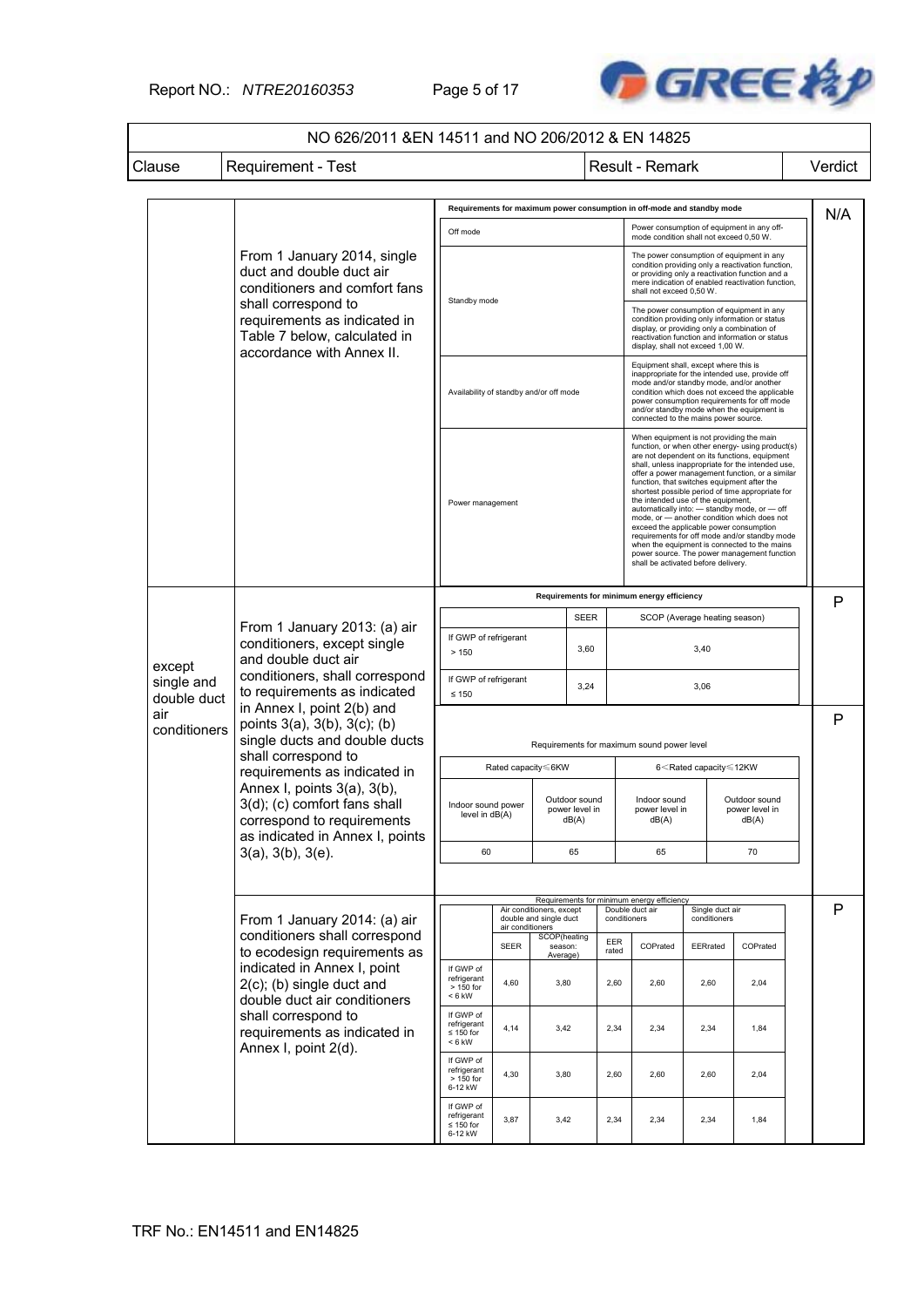

|                |                                                                                                                                                                                                                                                                                                                                                                                                                                                                                                                                                                    | NO 626/2011 &EN 14511 and NO 206/2012 & EN 14825 |                                                                                                                                                                                                                                                                                                                                                                                        |         |
|----------------|--------------------------------------------------------------------------------------------------------------------------------------------------------------------------------------------------------------------------------------------------------------------------------------------------------------------------------------------------------------------------------------------------------------------------------------------------------------------------------------------------------------------------------------------------------------------|--------------------------------------------------|----------------------------------------------------------------------------------------------------------------------------------------------------------------------------------------------------------------------------------------------------------------------------------------------------------------------------------------------------------------------------------------|---------|
| Clause         | Requirement - Test                                                                                                                                                                                                                                                                                                                                                                                                                                                                                                                                                 |                                                  | Result - Remark                                                                                                                                                                                                                                                                                                                                                                        | Verdict |
| 3              | Compliance with ecodesign<br>requirements shall be<br>measured and calculated in<br>accordance with requirements<br>set out in Annex II.                                                                                                                                                                                                                                                                                                                                                                                                                           |                                                  |                                                                                                                                                                                                                                                                                                                                                                                        | P       |
| Article 4      | Conformity assessment                                                                                                                                                                                                                                                                                                                                                                                                                                                                                                                                              |                                                  |                                                                                                                                                                                                                                                                                                                                                                                        | P       |
| 1              | The conformity assessment<br>procedure referred to in Article<br>8 of Directive 2009/125/EC<br>shall be the internal design<br>control set out in Annex IV to<br>that Directive or the<br>management system set out<br>in Annex V to that Directive.                                                                                                                                                                                                                                                                                                               |                                                  |                                                                                                                                                                                                                                                                                                                                                                                        | P       |
| $\overline{2}$ | For the purposes of<br>conformity assessment<br>pursuant to Article 8 of<br>Directive 2009/125/EC, the<br>technical documen-tation file<br>shall contain the results of the<br>calculation set out in Annex II<br>to this Regulation.                                                                                                                                                                                                                                                                                                                              |                                                  |                                                                                                                                                                                                                                                                                                                                                                                        | P       |
| Article 5      | Verification procedure for market surveillance purposes                                                                                                                                                                                                                                                                                                                                                                                                                                                                                                            |                                                  |                                                                                                                                                                                                                                                                                                                                                                                        | P       |
|                | Member States shall apply the verification procedure described in Annex III to this<br>Regulation when performing the market surveillance checks referred to in Article 3(2) of<br>Directive 2009/125/EC for compliance with requirements set out in Annex I to this<br>Regulation.                                                                                                                                                                                                                                                                                |                                                  |                                                                                                                                                                                                                                                                                                                                                                                        | P       |
| Article 6      | <b>Benchmarks</b>                                                                                                                                                                                                                                                                                                                                                                                                                                                                                                                                                  |                                                  |                                                                                                                                                                                                                                                                                                                                                                                        |         |
|                | the time of entry into force of this Regulation are set out in Annex IV.                                                                                                                                                                                                                                                                                                                                                                                                                                                                                           |                                                  | The indicative benchmarks for best-performing air conditioners available on the market at                                                                                                                                                                                                                                                                                              |         |
| Article 7      | Revision                                                                                                                                                                                                                                                                                                                                                                                                                                                                                                                                                           |                                                  |                                                                                                                                                                                                                                                                                                                                                                                        |         |
|                | The Commission shall review this Regulation in the light of technological progress and<br>global warming potential (GWP) refrigerants and the scope of the Regulation for air<br>conditioners and possible changes in market share of types of appliances, including air<br>conditioners above 12 kW rated output power. The review shall also assess the<br>appropriateness of the standby and off mode requirements, seasonal calculation and<br>calculation<br>and measurement method for all air conditioners in the scope for cooling and heating<br>seasons. |                                                  | present the result of this review to the Ecodesign Consultation Forum no later than 5 years<br>from the date of the entry into force of this Regulation. The review shall in particular assess<br>the efficiency and sound power level requirements, the approach to promote the use of low-<br>measurement method, including considerations on the development of a possible seasonal |         |
| Article 8      | Entry into force and application                                                                                                                                                                                                                                                                                                                                                                                                                                                                                                                                   |                                                  |                                                                                                                                                                                                                                                                                                                                                                                        | P       |
|                | 1. This Regulation shall enter into force on the 20th day following its publication in the<br>Official Journal of the European Union.<br>2. It shall apply from 1 January 2013.                                                                                                                                                                                                                                                                                                                                                                                    |                                                  |                                                                                                                                                                                                                                                                                                                                                                                        | P       |
| Annex I        | Ecodesign requirements                                                                                                                                                                                                                                                                                                                                                                                                                                                                                                                                             |                                                  |                                                                                                                                                                                                                                                                                                                                                                                        | P       |
| 1              | Definitions applicable for the<br>purposes of the annexes                                                                                                                                                                                                                                                                                                                                                                                                                                                                                                          |                                                  |                                                                                                                                                                                                                                                                                                                                                                                        | P       |
| $\overline{2}$ | Requirements for minimum<br>energy efficiency, maximum<br>power consumption in off-<br>mode and standby mode and<br>for maximum sound power<br>level                                                                                                                                                                                                                                                                                                                                                                                                               |                                                  |                                                                                                                                                                                                                                                                                                                                                                                        | P       |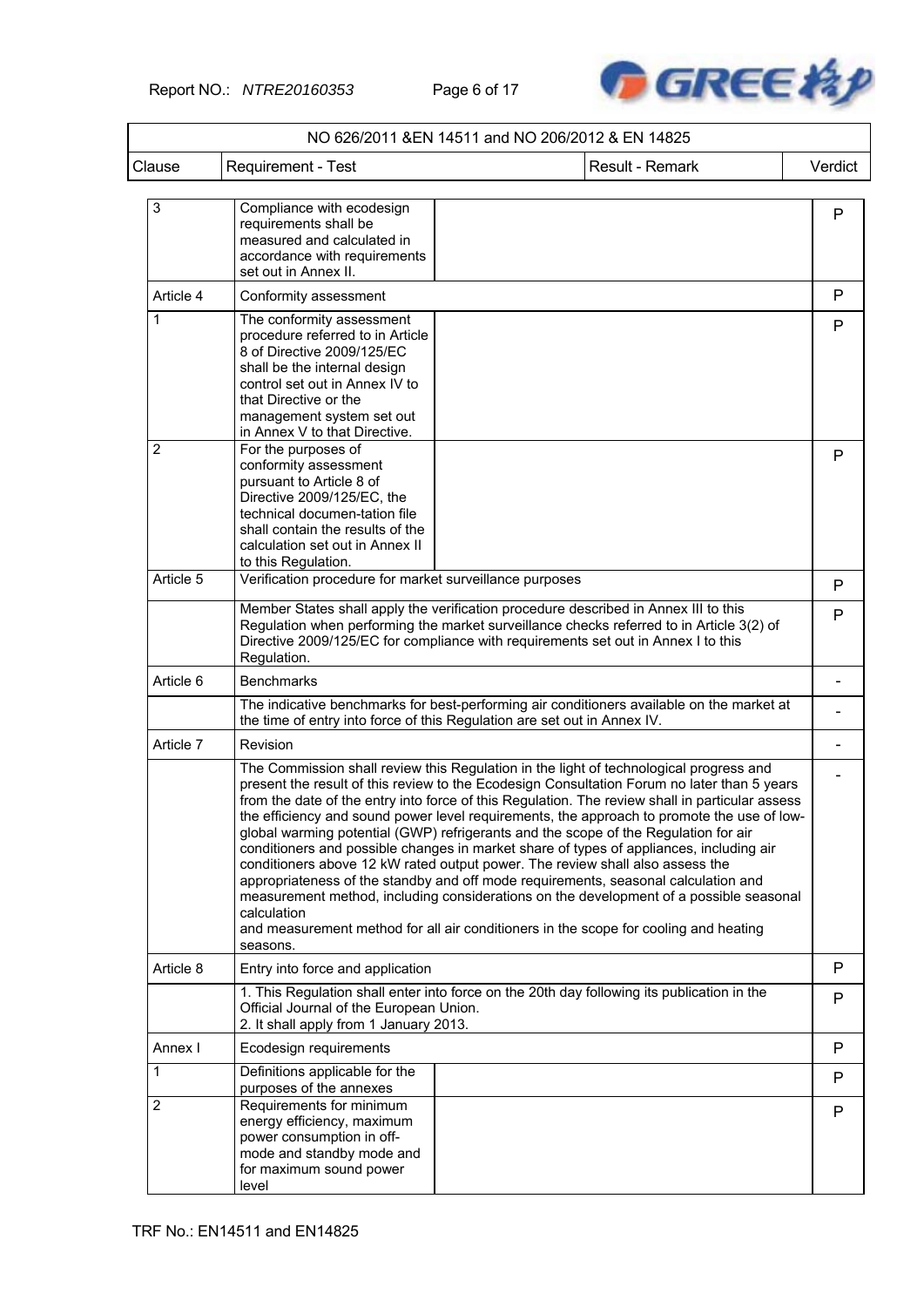### Report NO.: *NTRE20160353* Page 7 of 17



|                                                                                                                                                            | NO 626/2011 & EN 14511 and NO 206/2012 & EN 14825                                                                                                                                                              |                                                                                                             |                  |                                                                                      |  |                                                                                                                                                                                                                                                                                                                            |                               |                                                                                                                                                                                                                  |   |         |
|------------------------------------------------------------------------------------------------------------------------------------------------------------|----------------------------------------------------------------------------------------------------------------------------------------------------------------------------------------------------------------|-------------------------------------------------------------------------------------------------------------|------------------|--------------------------------------------------------------------------------------|--|----------------------------------------------------------------------------------------------------------------------------------------------------------------------------------------------------------------------------------------------------------------------------------------------------------------------------|-------------------------------|------------------------------------------------------------------------------------------------------------------------------------------------------------------------------------------------------------------|---|---------|
| Clause                                                                                                                                                     | <b>Requirement - Test</b>                                                                                                                                                                                      |                                                                                                             |                  |                                                                                      |  |                                                                                                                                                                                                                                                                                                                            | Result - Remark               |                                                                                                                                                                                                                  |   | Verdict |
|                                                                                                                                                            | (a) From 1 January 2013,                                                                                                                                                                                       |                                                                                                             |                  | Double duct air conditioners                                                         |  |                                                                                                                                                                                                                                                                                                                            |                               | Single duct air conditioner                                                                                                                                                                                      |   | N/A     |
|                                                                                                                                                            | single duct and double duct<br>air conditioners shall                                                                                                                                                          |                                                                                                             | <b>EER</b> rated |                                                                                      |  | COP rated                                                                                                                                                                                                                                                                                                                  | <b>EER</b> rated              | COP rated                                                                                                                                                                                                        |   |         |
|                                                                                                                                                            | correspond to requirements<br>as indicated in Tables 1, 2<br>and 3 below, calculated in                                                                                                                        | If GWP of<br>refrigerant >1<br>50                                                                           |                  | 2,40                                                                                 |  | 2,36                                                                                                                                                                                                                                                                                                                       | 2,40                          | 1,80                                                                                                                                                                                                             |   |         |
|                                                                                                                                                            | accordance with Annex II.<br>Single duct and double duct                                                                                                                                                       | If GWP of<br>refrigerant<br>$≤150$                                                                          |                  | 2,16                                                                                 |  | 2,12                                                                                                                                                                                                                                                                                                                       | 2,16                          | 1,62                                                                                                                                                                                                             |   |         |
|                                                                                                                                                            | air conditioners and comfort<br>fans shall fulfil the<br>requirements on standby and                                                                                                                           | Off mode                                                                                                    |                  | Power consumption of equipment in any off-mode<br>condition shall not exceed 1,00 W. |  |                                                                                                                                                                                                                                                                                                                            |                               |                                                                                                                                                                                                                  |   | N/A     |
|                                                                                                                                                            | off mode as indicated in Table<br>2 below. The requirements on<br>minimum energy efficiency<br>and maximum sound power<br>shall relate to the standard<br>rating conditions specified in<br>Annex II, Table 2. |                                                                                                             |                  |                                                                                      |  | exceed 1,00 W.                                                                                                                                                                                                                                                                                                             |                               | The power consumption of equipment in any<br>condition providing only a reactivation function, or<br>providing only a reactivation function and a mere<br>indication of enabled reactivation function, shall not |   |         |
|                                                                                                                                                            |                                                                                                                                                                                                                | Standby mode                                                                                                |                  |                                                                                      |  | The power consumption of equipment in any<br>condition providing only information or status<br>display, or providing only a combination of<br>reactivation function and information or status<br>display, shall not exceed 2,00 W.                                                                                         |                               |                                                                                                                                                                                                                  |   |         |
|                                                                                                                                                            |                                                                                                                                                                                                                | Availability of standby and/or off mode                                                                     |                  |                                                                                      |  | Equipment shall, except where this is inappropriate<br>for the intended use, provide off mode and/or<br>standby mode, and/or another condition which does<br>not exceed the applicable power consumption<br>requirements for off mode and/or standby mode<br>when the equipment is connected to the mains<br>power source. |                               |                                                                                                                                                                                                                  |   |         |
|                                                                                                                                                            |                                                                                                                                                                                                                | Indoor sound power level in dB(A)<br>65                                                                     |                  |                                                                                      |  |                                                                                                                                                                                                                                                                                                                            |                               |                                                                                                                                                                                                                  |   |         |
|                                                                                                                                                            | (b) From 1 January 2013, air                                                                                                                                                                                   | Requirements for minimum energy efficiency                                                                  |                  |                                                                                      |  |                                                                                                                                                                                                                                                                                                                            |                               |                                                                                                                                                                                                                  | P |         |
|                                                                                                                                                            | conditioners, except single                                                                                                                                                                                    |                                                                                                             |                  | <b>SEER</b>                                                                          |  |                                                                                                                                                                                                                                                                                                                            | SCOP (Average heating season) |                                                                                                                                                                                                                  |   |         |
|                                                                                                                                                            | and double duct air<br>conditioners, shall correspond<br>to minimum energy efficiency                                                                                                                          | If GWP of refrigerant ><br>150                                                                              |                  | 3,60                                                                                 |  |                                                                                                                                                                                                                                                                                                                            | 3,40                          |                                                                                                                                                                                                                  |   |         |
|                                                                                                                                                            | and maximum sound power<br>level requirements as                                                                                                                                                               | If GWP of refrigerant ≤<br>150                                                                              |                  | 3,24                                                                                 |  |                                                                                                                                                                                                                                                                                                                            | 3,06                          |                                                                                                                                                                                                                  |   |         |
|                                                                                                                                                            | indicated in Tables 4 and 5                                                                                                                                                                                    |                                                                                                             |                  | Requirements for maximum sound power level                                           |  |                                                                                                                                                                                                                                                                                                                            |                               |                                                                                                                                                                                                                  |   | Р       |
|                                                                                                                                                            | below, calculated in<br>accordance with Annex II. The                                                                                                                                                          |                                                                                                             |                  | Rated capacity ≤6KW                                                                  |  |                                                                                                                                                                                                                                                                                                                            |                               | 6 <rated 12kw<="" capacity="" td="" ≤=""><td></td><td></td></rated>                                                                                                                                              |   |         |
|                                                                                                                                                            | requirements on energy<br>efficiency shall take into<br>account the reference design                                                                                                                           | Indoor sound<br>power level in<br>dB(A)                                                                     |                  | Outdoor<br>sound power<br>level in $dB(A)$                                           |  | Indoor sound<br>power level in<br>dB(A)                                                                                                                                                                                                                                                                                    |                               | Outdoor sound<br>power level in<br>dB(A)                                                                                                                                                                         |   |         |
|                                                                                                                                                            | conditions specified in Annex<br>II, Table 3 using the 'Average'                                                                                                                                               |                                                                                                             |                  | 65                                                                                   |  |                                                                                                                                                                                                                                                                                                                            | 65                            | 70                                                                                                                                                                                                               |   |         |
| heating season where<br>applicable. The requirements<br>on sound power shall relate to<br>the standard rating conditions<br>specified in Annex II, Table 2 |                                                                                                                                                                                                                | Sound power level test result according to EN 12102:2013:<br>Indoor:<br>56,6 dB(A)<br>Outdoor:<br>61,9dB(A) |                  |                                                                                      |  |                                                                                                                                                                                                                                                                                                                            |                               |                                                                                                                                                                                                                  |   |         |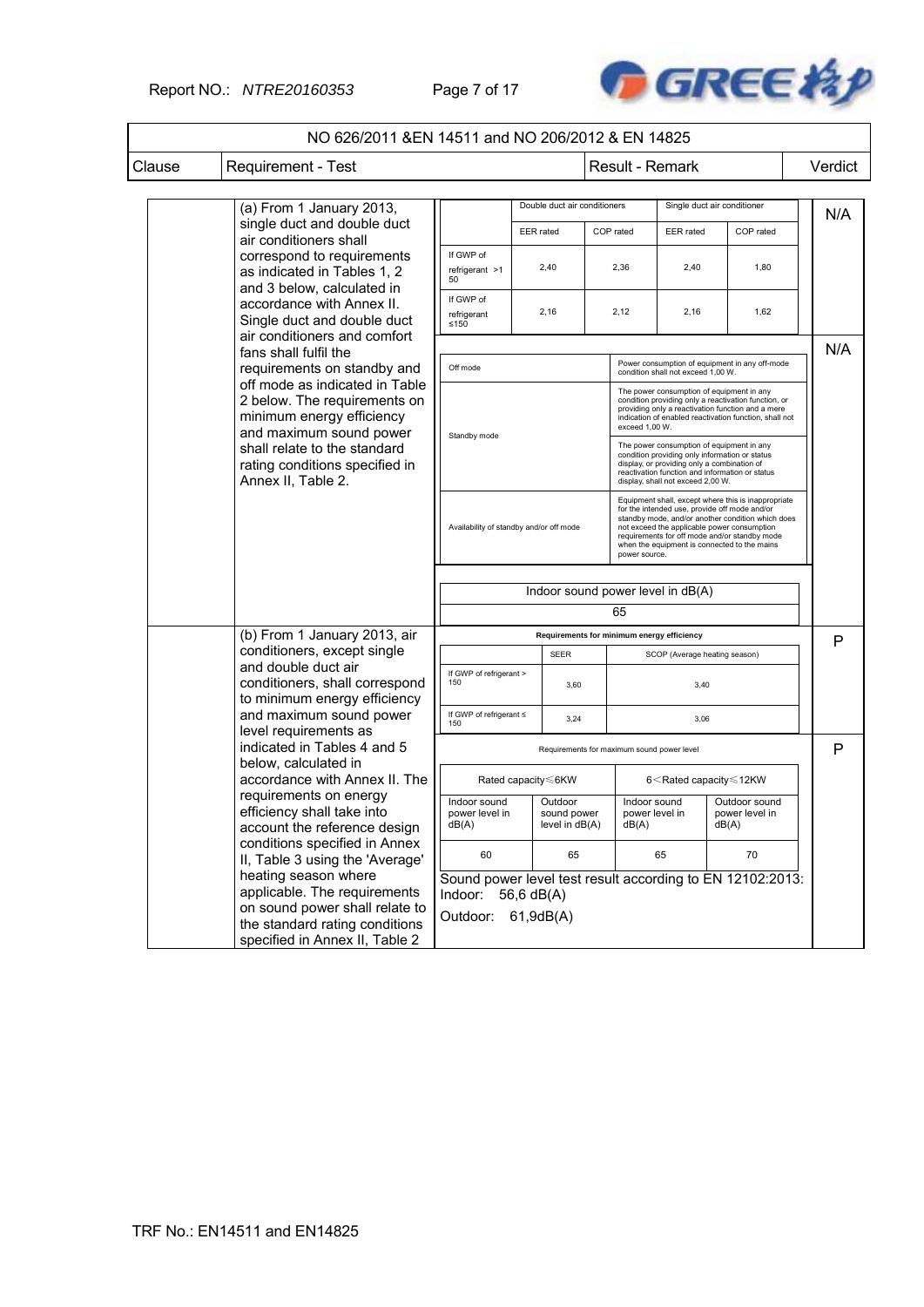### Report NO.: *NTRE20160353* Page 8 of 17



|        | NO 626/2011 &EN 14511 and NO 206/2012 & EN 14825                                                                                                                                                                                                                                                                                               |                                                                         |                  |                                                                                                  |              |                                                                                                                                                                                                                                                                                                                                                                                                                                                                                                                                                                                                                                                                                                                                 |                                 |          |         |
|--------|------------------------------------------------------------------------------------------------------------------------------------------------------------------------------------------------------------------------------------------------------------------------------------------------------------------------------------------------|-------------------------------------------------------------------------|------------------|--------------------------------------------------------------------------------------------------|--------------|---------------------------------------------------------------------------------------------------------------------------------------------------------------------------------------------------------------------------------------------------------------------------------------------------------------------------------------------------------------------------------------------------------------------------------------------------------------------------------------------------------------------------------------------------------------------------------------------------------------------------------------------------------------------------------------------------------------------------------|---------------------------------|----------|---------|
| Clause | Requirement - Test                                                                                                                                                                                                                                                                                                                             |                                                                         |                  |                                                                                                  |              | Result - Remark                                                                                                                                                                                                                                                                                                                                                                                                                                                                                                                                                                                                                                                                                                                 |                                 |          | Verdict |
|        |                                                                                                                                                                                                                                                                                                                                                |                                                                         |                  |                                                                                                  |              |                                                                                                                                                                                                                                                                                                                                                                                                                                                                                                                                                                                                                                                                                                                                 |                                 |          |         |
|        | (c) From 1 January 2014, air<br>conditioners shall correspond                                                                                                                                                                                                                                                                                  |                                                                         | air conditioners | Requirements for minimum energy efficiency<br>Air conditioners, except<br>double and single duct | conditioners | Double duct air                                                                                                                                                                                                                                                                                                                                                                                                                                                                                                                                                                                                                                                                                                                 | Single duct air<br>conditioners |          | N/A     |
|        | to requirements as indicated<br>in the table below, calculated                                                                                                                                                                                                                                                                                 |                                                                         | <b>SEER</b>      | SCOP(heating<br>season:<br>Average)                                                              | EER<br>rated | COPrated                                                                                                                                                                                                                                                                                                                                                                                                                                                                                                                                                                                                                                                                                                                        | EERrated                        | COPrated |         |
|        | in accordance with Annex II.<br>The requirements on energy<br>efficiency for air conditioners,                                                                                                                                                                                                                                                 | If GWP of<br>refrigerant<br>$> 150$ for<br>$< 6$ kW                     | 4,60             | 3,80                                                                                             | 2,60         | 2,60                                                                                                                                                                                                                                                                                                                                                                                                                                                                                                                                                                                                                                                                                                                            | 2,60                            | 2,04     |         |
|        | excluding single and double<br>duct air conditioners, shall<br>relate to the reference design                                                                                                                                                                                                                                                  | If GWP of<br>refrigerant<br>$\leq 150$ for<br>$< 6$ kW                  | 4,14             | 3,42                                                                                             | 2,34         | 2,34                                                                                                                                                                                                                                                                                                                                                                                                                                                                                                                                                                                                                                                                                                                            | 2,34                            | 1,84     |         |
|        | conditions specified in Annex<br>II, Table 3 using the 'Average'<br>heating season where                                                                                                                                                                                                                                                       | If GWP of<br>refrigerant<br>> 150 for<br>6-12 kW                        | 4,30             | 3,80                                                                                             | 2,60         | 2,60                                                                                                                                                                                                                                                                                                                                                                                                                                                                                                                                                                                                                                                                                                                            | 2,60                            | 2,04     |         |
|        | applicable. The requirements<br>on energy efficiency for single<br>and double duct air                                                                                                                                                                                                                                                         | If GWP of<br>refrigerant<br>$\leq 150$ for<br>6-12 kW                   | 3,87             | 3,42                                                                                             | 2,34         | 2,34                                                                                                                                                                                                                                                                                                                                                                                                                                                                                                                                                                                                                                                                                                                            | 2,34                            | 1,84     |         |
|        | conditioners shall relate to the<br>standard rating conditions<br>specified in Annex II, Table 2.                                                                                                                                                                                                                                              |                                                                         |                  |                                                                                                  |              |                                                                                                                                                                                                                                                                                                                                                                                                                                                                                                                                                                                                                                                                                                                                 |                                 |          |         |
|        | (d) From 1 January 2014,<br>single duct and double duct<br>air conditioners and comfort                                                                                                                                                                                                                                                        | Requirements for maximum power consumption in off-mode and standby mode |                  |                                                                                                  |              |                                                                                                                                                                                                                                                                                                                                                                                                                                                                                                                                                                                                                                                                                                                                 |                                 | N/A      |         |
|        | fans shall correspond to                                                                                                                                                                                                                                                                                                                       | Off mode                                                                |                  |                                                                                                  |              | Power consumption of equipment in any off-<br>mode condition shall not exceed 0,50 W.                                                                                                                                                                                                                                                                                                                                                                                                                                                                                                                                                                                                                                           |                                 |          |         |
|        | requirements as indicated in<br>Table 7 below, calculated in<br>accordance with Annex II.                                                                                                                                                                                                                                                      | Standby mode                                                            |                  |                                                                                                  |              | The power consumption of equipment in any<br>condition providing only a reactivation function,<br>or providing only a reactivation function and a<br>mere indication of enabled reactivation function,<br>shall not exceed 0,50 W.                                                                                                                                                                                                                                                                                                                                                                                                                                                                                              |                                 |          |         |
|        |                                                                                                                                                                                                                                                                                                                                                |                                                                         |                  |                                                                                                  |              | The power consumption of equipment in any<br>condition providing only information or status<br>display, or providing only a combination of<br>reactivation function and information or status<br>display, shall not exceed 1,00 W.                                                                                                                                                                                                                                                                                                                                                                                                                                                                                              |                                 |          |         |
|        |                                                                                                                                                                                                                                                                                                                                                | Availability of standby and/or off mode                                 |                  |                                                                                                  |              | Equipment shall, except where this is<br>inappropriate for the intended use, provide off<br>mode and/or standby mode, and/or another<br>condition which does not exceed the applicable<br>power consumption requirements for off mode<br>and/or standby mode when the equipment is<br>connected to the mains power source.                                                                                                                                                                                                                                                                                                                                                                                                      |                                 |          |         |
|        |                                                                                                                                                                                                                                                                                                                                                | Power management                                                        |                  |                                                                                                  |              | When equipment is not providing the main<br>function, or when other energy- using product(s)<br>are not dependent on its functions, equipment<br>shall, unless inappropriate for the intended use,<br>offer a power management function, or a similar<br>function, that switches equipment after the<br>shortest possible period of time appropriate for<br>the intended use of the equipment,<br>automatically into: - standby mode, or - off<br>mode, or - another condition which does not<br>exceed the applicable power consumption<br>requirements for off mode and/or standby mode<br>when the equipment is connected to the mains<br>power source. The power management function<br>shall be activated before delivery. |                                 |          |         |
| 3      | Product information<br>requirements                                                                                                                                                                                                                                                                                                            |                                                                         |                  |                                                                                                  |              |                                                                                                                                                                                                                                                                                                                                                                                                                                                                                                                                                                                                                                                                                                                                 |                                 |          | P       |
|        | (a) From 1 January 2013, as<br>regards air conditioners and<br>comfort fans, the information<br>set out in points below and<br>calculated in accordance with<br>Annex II shall be provided on:<br>(i) the technical<br>documentation of the product;<br>(ii) free access websites of<br>manufacturers of air<br>conditioners and comfort fans; |                                                                         |                  |                                                                                                  |              |                                                                                                                                                                                                                                                                                                                                                                                                                                                                                                                                                                                                                                                                                                                                 |                                 |          | P       |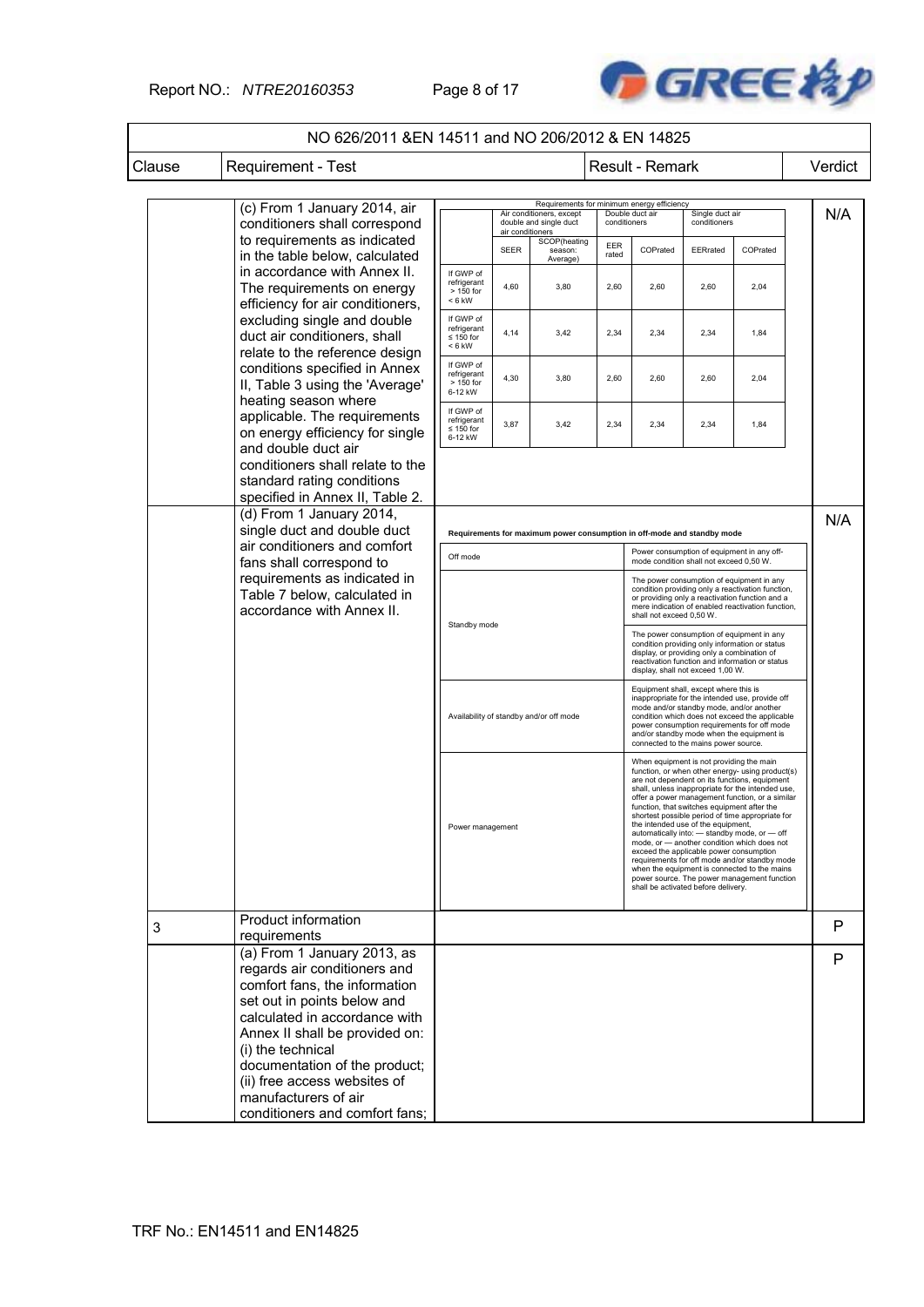Report NO.: *NTRE20160353* Page 9 of 17



| Clause    | Requirement - Test                                                                                                                                                                                                                                                                                                                                                                                          |                                                      |              |                                                                                            | Result - Remark |                  |                      | Verdict                     |
|-----------|-------------------------------------------------------------------------------------------------------------------------------------------------------------------------------------------------------------------------------------------------------------------------------------------------------------------------------------------------------------------------------------------------------------|------------------------------------------------------|--------------|--------------------------------------------------------------------------------------------|-----------------|------------------|----------------------|-----------------------------|
|           |                                                                                                                                                                                                                                                                                                                                                                                                             |                                                      |              |                                                                                            |                 |                  |                      |                             |
|           | (b) The manufacturer of air<br>conditioners and comfort fans<br>shall provide laboratories<br>performing market<br>surveillance checks, upon<br>request, the necessary<br>information on the setting of<br>the unit as applied for the<br>establishment of declared<br>capacities, SEER/EER,<br>SCOP/COP values and<br>service values and provide<br>contact information for<br>obtaining such information. |                                                      |              |                                                                                            |                 |                  |                      | P                           |
|           | (c) Information requirements<br>for air conditioners, except<br>double duct and single duct<br>air conditioners.                                                                                                                                                                                                                                                                                            | See appendix                                         |              |                                                                                            |                 |                  |                      | P                           |
|           | (d) Information requirements<br>for single duct and double<br>duct air conditioners.<br>Single duct air conditioners<br>shall be named 'local air<br>conditioners' in packaging,<br>product documentation and in<br>any advertisement material,<br>whether electronic or in paper.<br>Manufacturer shall provide<br>information as detailed in the<br>table 2                                               | See appendix                                         |              |                                                                                            |                 |                  |                      | N/A                         |
|           | (e)Information requirements<br>for comfort fans.                                                                                                                                                                                                                                                                                                                                                            | Air conditioner                                      |              |                                                                                            |                 |                  |                      | N/A                         |
| Annex II  | Measurements and calculations                                                                                                                                                                                                                                                                                                                                                                               |                                                      |              |                                                                                            |                 |                  |                      | P                           |
| Annex III | Verification procedure for market surveillance purposes                                                                                                                                                                                                                                                                                                                                                     |                                                      |              |                                                                                            |                 |                  |                      | P                           |
| Annex IV  | <b>Benchmarks</b>                                                                                                                                                                                                                                                                                                                                                                                           |                                                      |              |                                                                                            |                 |                  |                      | P                           |
|           |                                                                                                                                                                                                                                                                                                                                                                                                             | Air conditioners,<br>and single duct<br>conditioners |              | Benchmarks for air conditioners<br>Double duct air<br>excluding double duct<br>conditioner |                 |                  |                      | Single duct air conditioner |
|           |                                                                                                                                                                                                                                                                                                                                                                                                             | <b>SEER</b><br>8,50                                  | SCOP<br>5,10 | EER<br>$3,00(*)$                                                                           | COP<br>3,15     | EER<br>$3,15(*)$ | $C$ $\Phi$ P<br>2,60 |                             |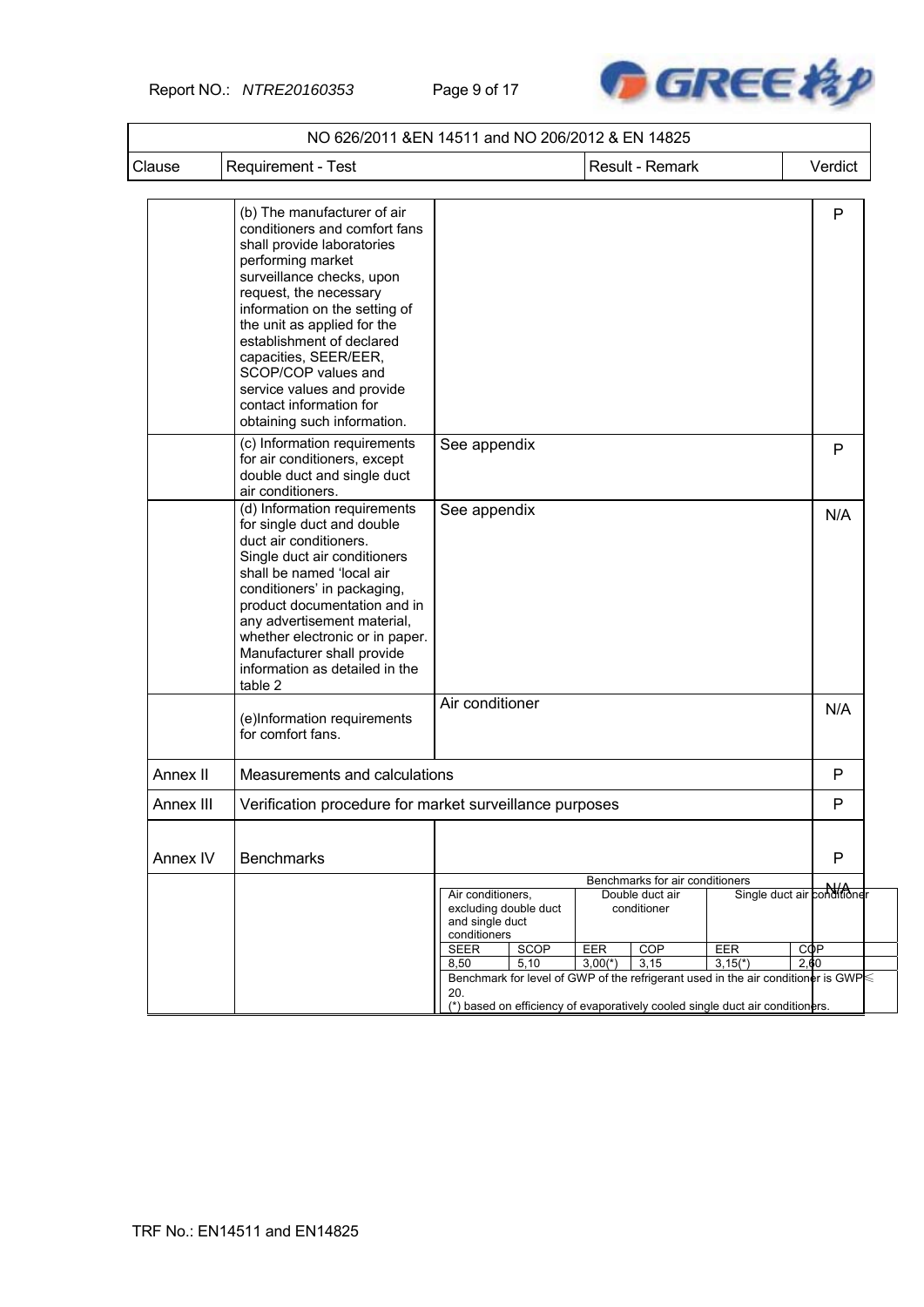

|                | COMMISSION DELEGATED REGULATION (EU) No 626/2011                                                                                                                                                                                                                                                                                                                                                                                                                                                                                                                                       |     |
|----------------|----------------------------------------------------------------------------------------------------------------------------------------------------------------------------------------------------------------------------------------------------------------------------------------------------------------------------------------------------------------------------------------------------------------------------------------------------------------------------------------------------------------------------------------------------------------------------------------|-----|
| Article 3      | Responsibilities of suppliers                                                                                                                                                                                                                                                                                                                                                                                                                                                                                                                                                          | P   |
| 1              | Suppliers shall take action as described in<br>points $(a)$ to $(q)$                                                                                                                                                                                                                                                                                                                                                                                                                                                                                                                   |     |
|                | (a) a printed label is provided for each air<br>conditioner respecting energy efficiency classes<br>as set out in Annex II. The label shall comply<br>with the format and content of information as set<br>out in Annex III. For air conditioners, except<br>single and double duct air conditioners, a<br>printed label must be provided, at least in the<br>packaging of the outdoor unit, for at least one<br>combination of indoor and outdoor units at<br>capacity ratio 1. For other combinations, the<br>information can be alternatively provided on a<br>free access web site | P   |
|                | (b) a product fiche, as set out in Annex IV, is<br>made available. For air conditioners, except<br>single and double duct air conditioners, a<br>product fiche must be provided at least in the<br>packaging of the out door unit, for at least one<br>combination of indoor and outdoor units at<br>capacity ratio 1. For other combinations, the<br>information can be alternatively provided on a<br>free access web site                                                                                                                                                           | P   |
|                | (c) technical documentation as set out in Annex<br>V is made available electronically on request to<br>the authorities of the Member States and to the<br>Commission                                                                                                                                                                                                                                                                                                                                                                                                                   | P   |
|                | (d) any advertisement for a specific model of an<br>air conditioner shall contain the energy<br>efficiency class, if the advertisement discloses<br>energy-related or price information. Where more<br>than one efficiency class is possible, the<br>supplier or the manufacturer, as appropriate,<br>shall declare the energy efficiencyclass for<br>heating at least in 'Average' heating season.<br>Information in the cases where end-users<br>cannot be expected to see the product<br>displayed is to be provided as set out in Annex<br>VI                                      | P   |
|                | (e) any technical promotional material<br>concerning a specific model of an air<br>conditioner which describes its specific<br>technical parameters shall include the energy<br>efficiency class of that model as set out Annex II                                                                                                                                                                                                                                                                                                                                                     | P   |
|                | (f) instructions for use are made available                                                                                                                                                                                                                                                                                                                                                                                                                                                                                                                                            | P   |
|                | (g) single ducts shall be named 'local air<br>conditioners' in packaging, product<br>documentation and in any advertisement<br>material, whether electronic or in paper.                                                                                                                                                                                                                                                                                                                                                                                                               | N/A |
| $\overline{2}$ | The energy efficiency class shall be determined<br>as set out in Annex VII.                                                                                                                                                                                                                                                                                                                                                                                                                                                                                                            | P   |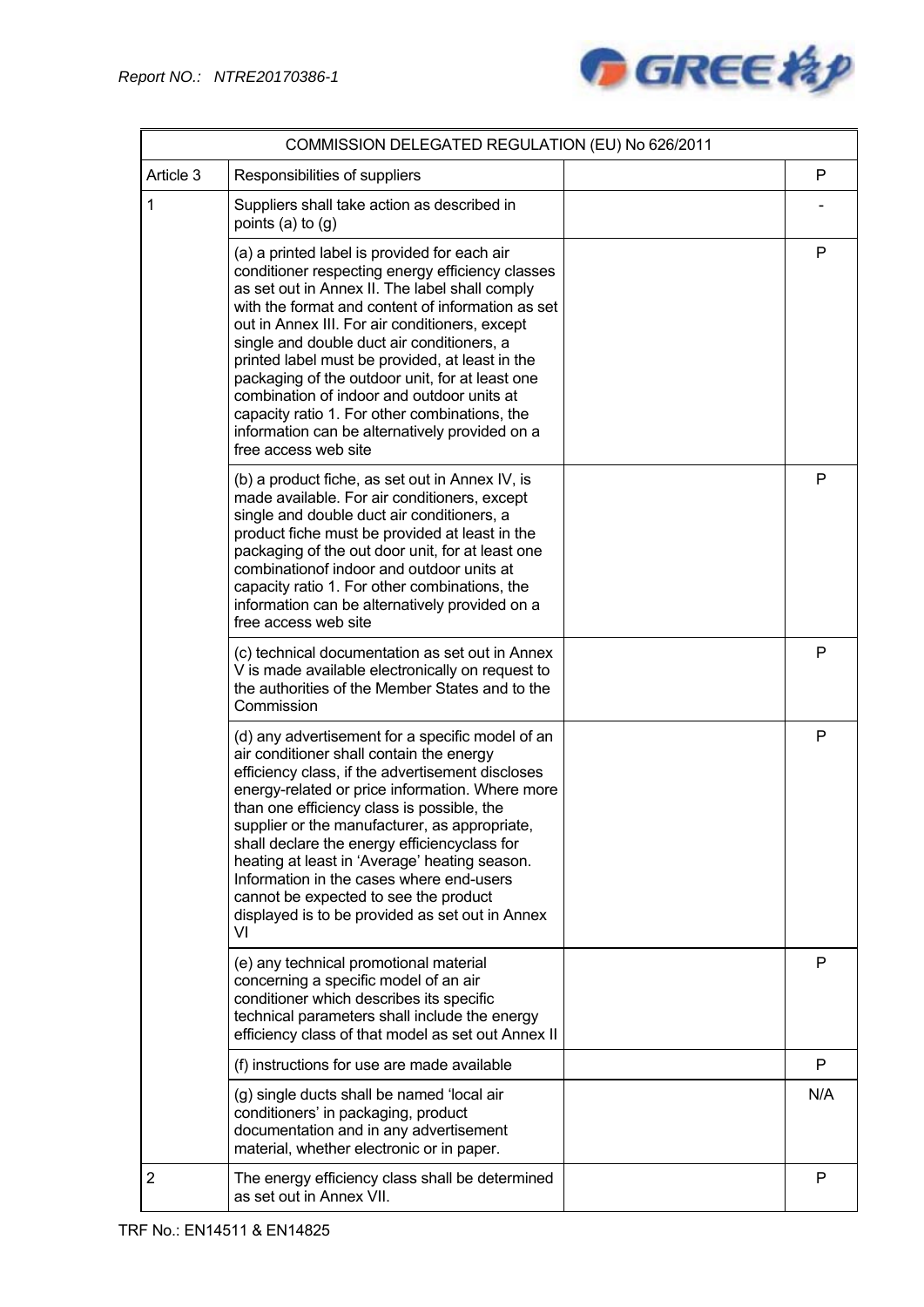

| 3       | The format of the label for air conditioners<br>except for single and double duct air<br>conditioners shall be as set out in Annex III.                                                                                                                                                                                                                                                                                                      |                                                                                | P   |
|---------|----------------------------------------------------------------------------------------------------------------------------------------------------------------------------------------------------------------------------------------------------------------------------------------------------------------------------------------------------------------------------------------------------------------------------------------------|--------------------------------------------------------------------------------|-----|
| 4       | For the air conditioners, except for single and<br>double duct air conditioners, the format of the<br>label set out in Annex III shall be applied<br>according to the following timetable:                                                                                                                                                                                                                                                   |                                                                                | P   |
|         | (a) as regards air conditioners, except single<br>duct and double duct air conditioners, placed on<br>the market from 1 January 2013, labels with<br>energy efficiency classes A, B, C, D, E, F, G<br>shall be in accordance with point 1.1 of Annex<br>III for reversible air conditioners, with point 2.1<br>of Annex III for cooling-only air conditioners and<br>with point 3.1 of Annex III for heating-only air<br>conditioners;       |                                                                                | N/A |
|         | (b) as regards air conditioners, except single<br>duct and double duct air conditioners, placed on<br>the market from 1 January 2015, labels with<br>energy efficiency classes A+, A, B, C, D, E, F,<br>shall be in accordance with point 1.2 of Annex<br>III for reversible air conditioners, with point 2.2<br>of Annex III for cooling-only air conditioners and<br>with point 3.2 of Annex III for heating-only air<br>conditioners;     |                                                                                | N/A |
|         | (c) as regards air conditioners, except single<br>duct and double duct air conditioners, placed on<br>the market from 1 January 2017, labels with<br>energy efficiency classes A++, A+, A, B, C, D,<br>E, shall be in accordance with point 1.3 of<br>Annex III for reversible air conditioners, with<br>point 2.3 of Annex III for cooling-only air<br>conditioners and with point 3.3 of Annex III for<br>heating-only air conditioners;   |                                                                                | N/A |
|         | (d) as regards air conditioners, except single<br>duct and double duct air conditioners, placed on<br>the market from 1 January 2019, labels with<br>energy efficiency classes A+++, A++, A+, A, B,<br>C, D shall be in accordance with point 1.4 of<br>Annex III for reversible air conditioners, with<br>point 2.4 of Annex III for cooling-only air<br>conditioners and with point 3.4 of Annex III for<br>heating-only air conditioners. | Cooling mode:A++<br>Heating mode:<br>Warmmer: A+++<br>Average: A+<br>Colder: B | P   |
| 5       | The format of the label for double duct air<br>conditioners placed on the market from 1<br>January 2013 with energy efficiency classes<br>A+++, A++, A+, A, B, C, D shall be in<br>accordance with point 4.1 of Annex III for<br>reversible double duct air conditioners, with<br>point 4.3 of Annex III for cooling-only double<br>duct air conditioners and with point 4.5 of Annex<br>III for heating-only double duct air conditioners.  |                                                                                | N/A |
| Annex I | Definitions                                                                                                                                                                                                                                                                                                                                                                                                                                  |                                                                                |     |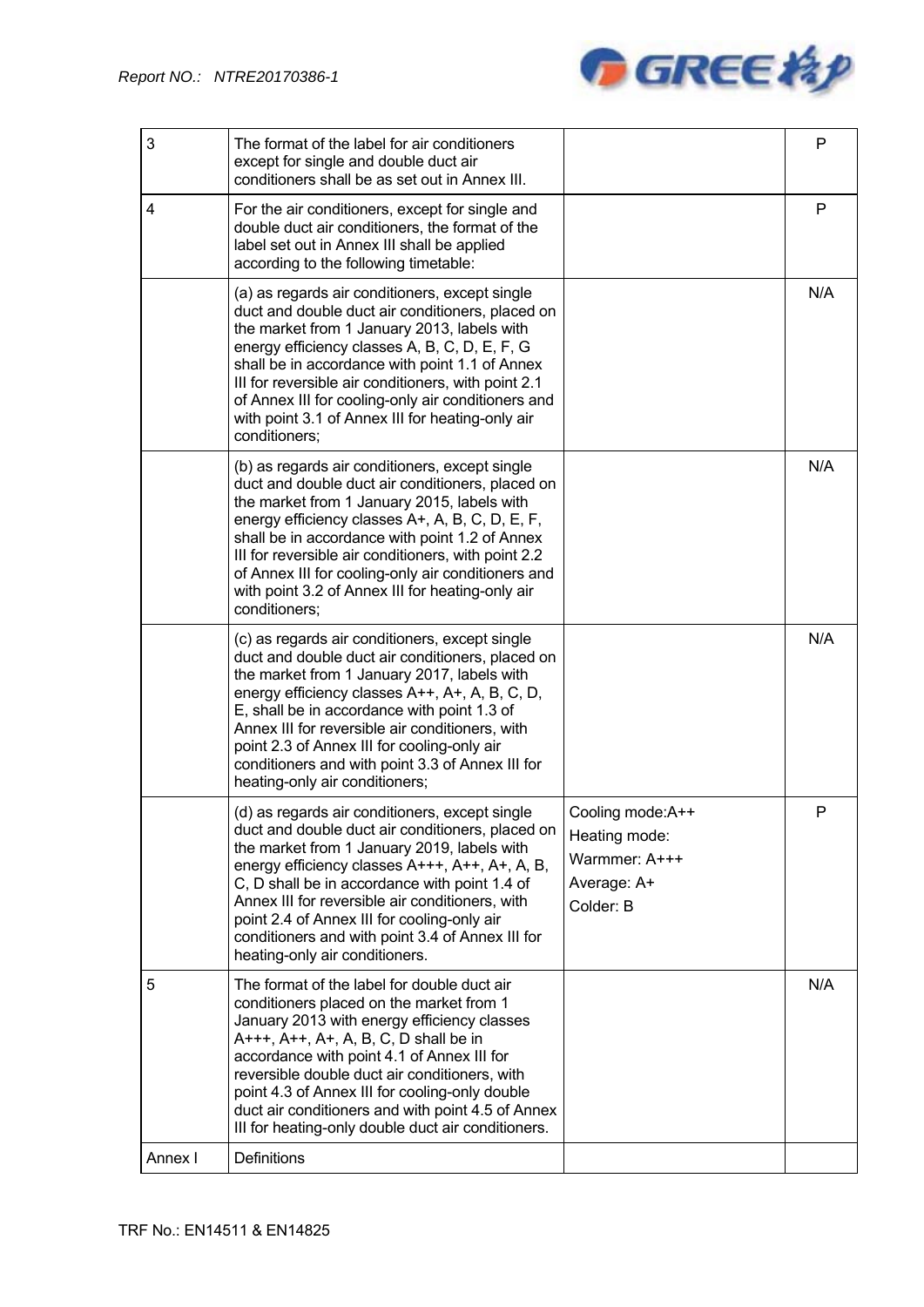

|          | The definition same to EN14825:2013 & NO<br>206/2012                                     |                  | P   |
|----------|------------------------------------------------------------------------------------------|------------------|-----|
| Annex II | Energy efficiency classes                                                                |                  |     |
|          | Energy efficiency classes for air conditioners,<br>except double ducts and single ducts. | See energy lable |     |
|          | Energy efficiency classes for double ducts and<br>single ducts.                          |                  | N/A |
| Annex II | Energy label                                                                             | See the page 3   |     |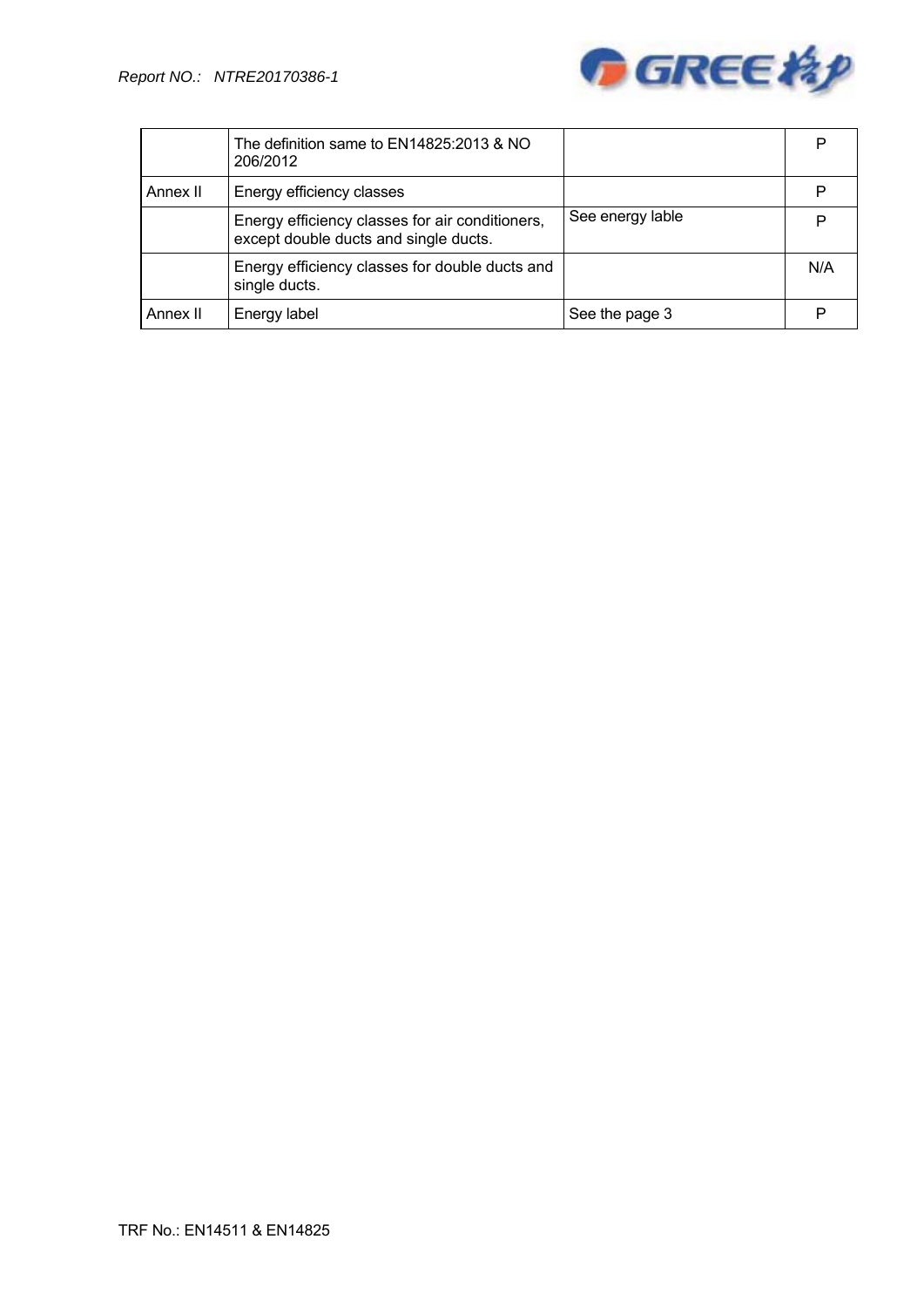Report NO.: *NTRE20170386-1* Page 13 of 17



| NO 626/2011 & EN 14511 and NO 206/2012 & EN 14825 |                      |                  |         |  |  |
|---------------------------------------------------|----------------------|------------------|---------|--|--|
| Clause                                            | l Reauirement - Test | ∣Result - Remark | Verdict |  |  |

## **Test result of part load according to EN 14825: Calculation of SEER in cooling mode:**

| Full load (Pdesignc):3500 W |                                                                          |                   | Tdesignc: $35^\circ\!\text{C}$                            | <b>Tested Voltage: 230V</b> | Frequency: 50Hz |  |  |  |
|-----------------------------|--------------------------------------------------------------------------|-------------------|-----------------------------------------------------------|-----------------------------|-----------------|--|--|--|
| Test<br>item                | <b>Indoor</b><br>$DB/WB(^{\circ}\mathbb{C})$                             | Outdoor DB/WB(°C) | $P_{test}$ $(W)$                                          | Tested EER                  | Cd              |  |  |  |
| Α                           |                                                                          | $35/-$            | 3520                                                      | 3,310                       | 0,25            |  |  |  |
| B                           | 27/19                                                                    | $30/-$            | 2516                                                      | 5,180                       | 0,25            |  |  |  |
| C                           |                                                                          | $25/-$            | 1601                                                      | 8.510                       | 0,25            |  |  |  |
| D                           |                                                                          | $20/-$            | 901                                                       | 12,030                      | 0.25            |  |  |  |
|                             |                                                                          |                   | Psb= Poff = 2,03W; Pck= 0W; Pto=1,40W, $Q_{CF}$ =175kWh/a |                             |                 |  |  |  |
|                             | <b>Test SEER</b>                                                         |                   | 7,010                                                     |                             |                 |  |  |  |
| Declared SEER               |                                                                          |                   | 7,0                                                       |                             |                 |  |  |  |
|                             | Test SEER≥Declared SEER                                                  |                   |                                                           | Pass                        |                 |  |  |  |
|                             | The calculation method of SEER acoording to the clause 6 of EN14825:2016 |                   |                                                           |                             |                 |  |  |  |
|                             | According table 1 of NO 626/2011, the result efficency classes: A++      |                   |                                                           |                             |                 |  |  |  |

### **Calculation of SCOP in heating mode:**

| Full load (Pdesignh):3000W |                                                                          |                                                           |          | Tdesignh: -10 $\degree$ C   |            | <b>Climate: Average</b> |  |
|----------------------------|--------------------------------------------------------------------------|-----------------------------------------------------------|----------|-----------------------------|------------|-------------------------|--|
|                            |                                                                          | Tbivalent: $-10^{\circ}$ C ; TOL: $-10^{\circ}$ C         |          | <b>Tested Voltage: 230V</b> |            | Frequency: 50Hz         |  |
| Test<br>item               | Indoor<br>$DB(^\circ \mathbb{C})$                                        | Outdoor<br>$DB/WB(^{\circ}\mathrm{C})$                    | Ptest(w) |                             | Tested COP | Cd                      |  |
| A                          |                                                                          | $-7/-8$                                                   | 2670     |                             | 2,702      | 0,25                    |  |
| B                          |                                                                          | 2/1                                                       | 1673     |                             | 4,121      | 0,25                    |  |
| С                          | $20/-$                                                                   | 7/6                                                       | 1098     |                             | 5,160      | 0,25                    |  |
| D                          |                                                                          | 12/11                                                     | 1117     |                             | 6,206      | 0,25                    |  |
| E                          |                                                                          | <b>TOL</b>                                                | 3071     |                             | 2,108      | 0,25                    |  |
| F                          |                                                                          | Tbivalent                                                 | 3071     |                             | 2,108      | 0.25                    |  |
|                            |                                                                          | Psb= Poff=2,03W; Pck= 0W; Pto=5,8W, $Q_{HE}$ = 1022 kWh/a |          |                             |            |                         |  |
|                            |                                                                          | <b>SCOP</b>                                               |          |                             | 4,111      |                         |  |
|                            |                                                                          | Declared SCOP                                             |          |                             | 4,0        |                         |  |
|                            | SCOP≥Declared SCOP<br>Pass                                               |                                                           |          |                             |            |                         |  |
|                            | The calculation method of SCOP acoording to the clause 7 of EN14825:2016 |                                                           |          |                             |            |                         |  |
|                            | According table 1 of NO 626/2011, the result efficency classes: A+       |                                                           |          |                             |            |                         |  |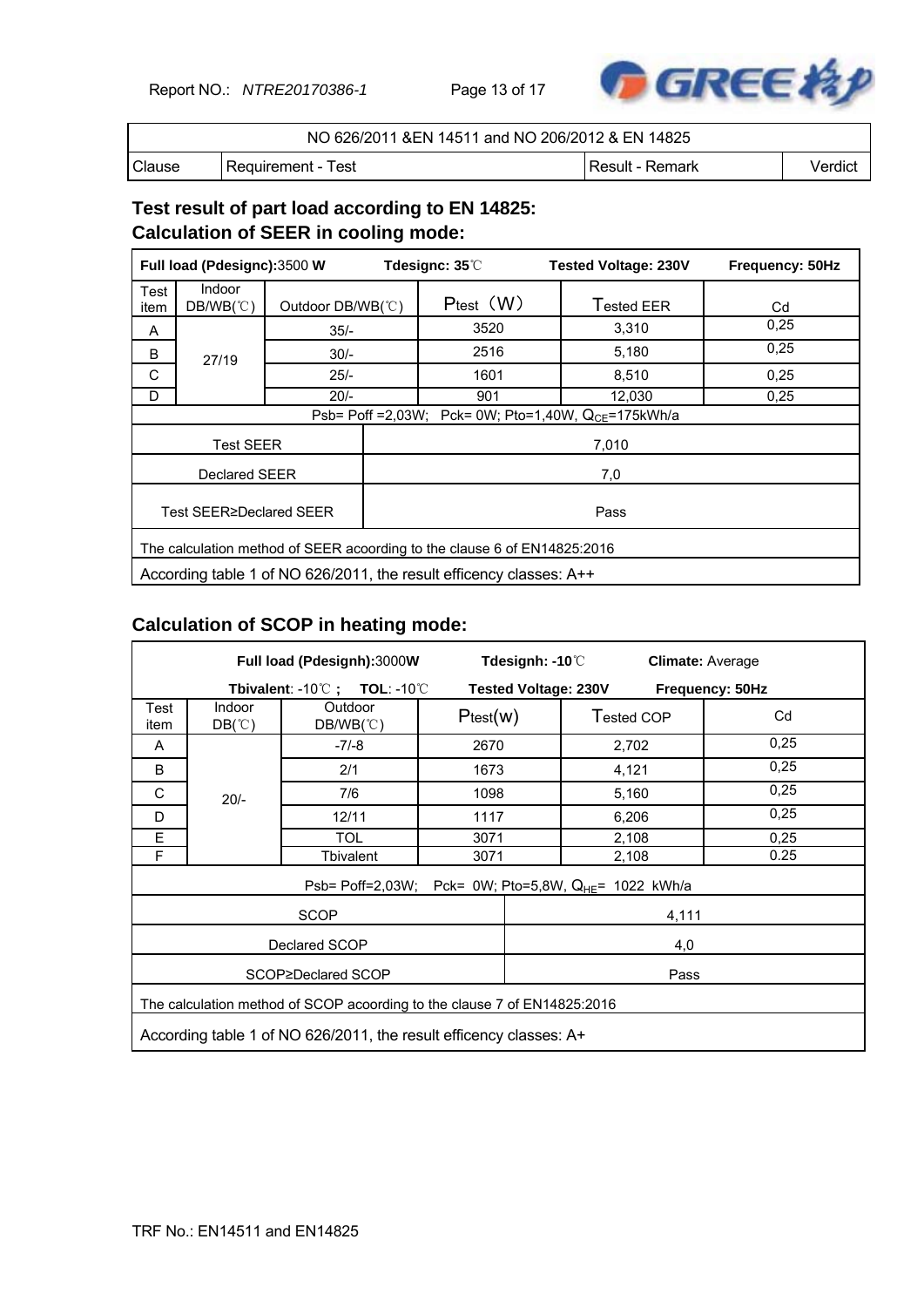Report NO.: *NTRE20170386-1* Page 14 of 17



|        | NO 626/2011 & EN 14511 and NO 206/2012 & EN 14825 |                   |         |  |  |  |
|--------|---------------------------------------------------|-------------------|---------|--|--|--|
| Clause | l Requirement - Test                              | l Result - Remark | Verdict |  |  |  |

## **Calculation of SCOP in heating mode:**

|                            |                                                                          | Full load (Pdesignh):4500W                               |      | Tdesignh: -22 $\degree$ C   | <b>Climate: Colder</b> |      |  |
|----------------------------|--------------------------------------------------------------------------|----------------------------------------------------------|------|-----------------------------|------------------------|------|--|
|                            |                                                                          | Tbivalent: $-9^{\circ}$ C; TOL: $-22^{\circ}$ C          |      | <b>Tested Voltage: 230V</b> | Frequency: 50Hz        |      |  |
| Test<br>item               | Indoor<br>$DB(^\circ\mathbb{C})$                                         | Outdoor DB/WB(°C)                                        |      | Ptest(w)                    | Tested COP             | Cd   |  |
| A                          |                                                                          | $-7/-8$                                                  |      | 2760                        | 2,702                  | 0,25 |  |
| B                          |                                                                          | 2/1                                                      |      | 1673                        | 4,121                  | 0,25 |  |
| C                          |                                                                          | 7/6                                                      |      | 1098                        | 5,160                  | 0,25 |  |
| D                          | $20/-$                                                                   | 12/11                                                    |      | 1117                        | 6,206                  | 0,25 |  |
| Ε                          |                                                                          | <b>TOL</b>                                               | 1930 |                             | 1,524                  | 0,25 |  |
| F                          |                                                                          | Tbivalent                                                | 3170 |                             | 2,126                  | 0.25 |  |
| G                          |                                                                          | $-15/-$                                                  |      | 3149                        | 1,897                  | 0.25 |  |
|                            |                                                                          | Psb= Poff=2,03W; Pck= 0W; Pto=5,8W, $Q_{HE}$ = 2952kWh/a |      |                             |                        |      |  |
|                            |                                                                          | SCOP                                                     |      |                             | 3,201                  |      |  |
|                            |                                                                          | Declared SCOP                                            |      |                             | 3,2                    |      |  |
| SCOP≥Declared SCOP<br>Pass |                                                                          |                                                          |      |                             |                        |      |  |
|                            | The calculation method of SCOP acoording to the clause 7 of EN14825:2016 |                                                          |      |                             |                        |      |  |
|                            | According table 1 of NO 626/2011, the result efficency classes: B        |                                                          |      |                             |                        |      |  |

### **Calculation of SCOP in heating mode:**

|              |                                                                          | Full load (Pdesignh):3500W                                |          | Tdesignh: 2 $\degree$       | <b>Climate: Warmer</b>                                 |      |  |
|--------------|--------------------------------------------------------------------------|-----------------------------------------------------------|----------|-----------------------------|--------------------------------------------------------|------|--|
|              |                                                                          | Tbivalent: $3^{\circ}\text{C}$ ; TOL: $2^{\circ}\text{C}$ |          | <b>Tested Voltage: 230V</b> | Frequency: 50Hz                                        |      |  |
| Test<br>item | Indoor<br>$DB(^\circ\mathbb{C})$                                         | Outdoor DB/WB(°C)                                         | Ptest(w) |                             | Tested COP                                             | Cd   |  |
| A            |                                                                          |                                                           |          |                             |                                                        | 0.25 |  |
| B            |                                                                          | 2/1                                                       | 3672     |                             | 2,369                                                  | 0,25 |  |
| C            | $20/-$                                                                   | 7/6                                                       | 2253     |                             | 4,970                                                  | 0,25 |  |
| D            |                                                                          | 12/11                                                     | 1117     |                             | 6,206                                                  | 0,25 |  |
| E            |                                                                          | TOL                                                       | 3672     |                             | 2,369                                                  | 0,25 |  |
| F            |                                                                          | Tbivalent                                                 | 3512     |                             | 2,546                                                  | 0.25 |  |
|              |                                                                          |                                                           |          |                             | Psb= Poff=2,03W; Pck= 0W; Pto=5,8W, $Q_{HE}$ =960kWh/a |      |  |
|              |                                                                          | <b>SCOP</b>                                               |          |                             | 5,102                                                  |      |  |
|              |                                                                          | Declared SCOP                                             |          |                             | 5,1                                                    |      |  |
|              | SCOP≥Declared SCOP<br>Pass                                               |                                                           |          |                             |                                                        |      |  |
|              | The calculation method of SCOP acoording to the clause 7 of EN14825:2016 |                                                           |          |                             |                                                        |      |  |
|              | According table 1 of NO 626/2011, the result efficency classes: A+++     |                                                           |          |                             |                                                        |      |  |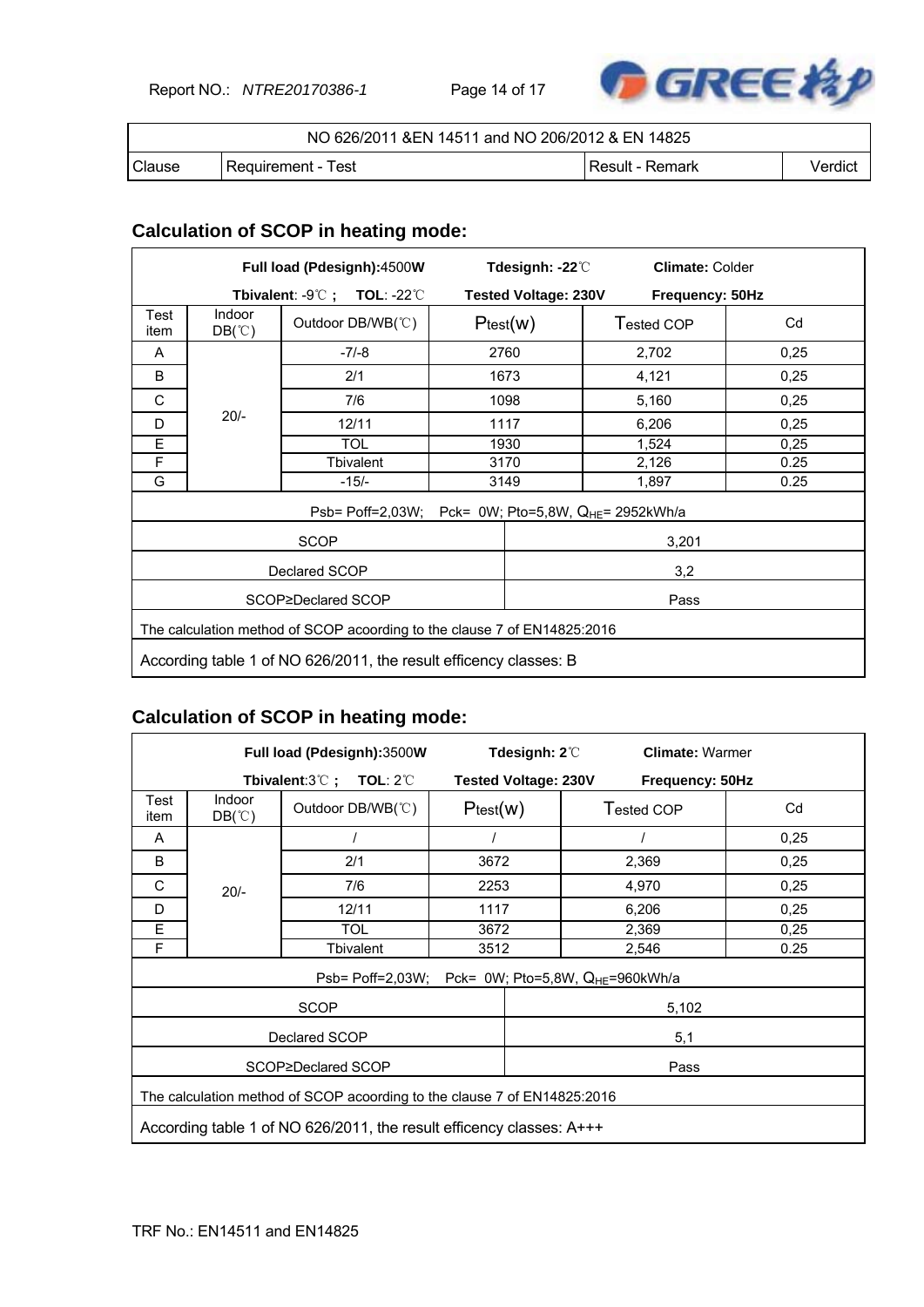Report NO.: *NTRE20170386-1* Page 15 of 17



|        | NO 626/2011 & EN 14511 and NO 206/2012 & EN 14825 |                 |         |  |  |  |
|--------|---------------------------------------------------|-----------------|---------|--|--|--|
| Clause | l Reauirement - Test                              | Result - Remark | Verdict |  |  |  |

#### **Appendix I: information according to clause 3 of NO 206/2012 ANNEX**Ⅰ**, for air conditioners**,**except single duct and double duct air conditioners**

| Function (indicate if present)                                                                   |                |       |                                                                        | Only for heating mode, if applicable                                                                             |                     |              |      |
|--------------------------------------------------------------------------------------------------|----------------|-------|------------------------------------------------------------------------|------------------------------------------------------------------------------------------------------------------|---------------------|--------------|------|
| Cooling                                                                                          | Υ              |       |                                                                        | Average(mandatory)                                                                                               |                     | Υ            |      |
| Heating                                                                                          |                | Y     |                                                                        | Warmer(if designed)                                                                                              |                     | Υ            |      |
|                                                                                                  |                |       |                                                                        | Colder(if designed)                                                                                              |                     | Y            |      |
| Item                                                                                             | Symbol         | Value | Unit                                                                   | Item                                                                                                             | Symbol              | Value        | Unit |
|                                                                                                  | Design load    |       |                                                                        |                                                                                                                  | Seasonal efficiency |              |      |
| Cooling                                                                                          | Pdesignc       | 3,5   | kW                                                                     | Cooling                                                                                                          | <b>SEER</b>         | 7,0          |      |
| Heating/average                                                                                  | Pdesignh       | 3,0   | kW                                                                     | Heating/average                                                                                                  | SCOP/A              | 4,0          |      |
| Heating/warmer                                                                                   | Pdesignh       | 3,5   | kW                                                                     | Heating/warmer                                                                                                   | SCOP/W              | 5,1          |      |
| Heating/colder                                                                                   | Pdesignh       | 4,5   | kW                                                                     | Heating/colder                                                                                                   | SCOP/C              | 3,2          |      |
| Declared capacity (*) for cooling, at indoor<br>temperature 27(19) °C and outdoor temperature Tj |                |       | Declared<br>energy<br>temperature 27(19) °C and outdoor temperature Tj | efficiency                                                                                                       | ratio<br>$(*),$     | indoor<br>at |      |
| Item                                                                                             | Symbol         | Value | Unit                                                                   | Item                                                                                                             | Symbol              | Value        | Unit |
| Tj= $35^{\circ}$ C                                                                               | Pdc            | 3,52  | kW                                                                     | Tj= $35^{\circ}$ C                                                                                               | EERd                | 3,31         |      |
| $Ti=30^{\circ}C$                                                                                 | Pdc            | 2,52  | kW                                                                     | $Ti=30^{\circ}C$                                                                                                 | <b>EERd</b>         | 5,18         |      |
| Tj=25 $°C$                                                                                       | Pdc            | 1,60  | kW                                                                     | $Ti=25^{\circ}$                                                                                                  | <b>EERd</b>         | 8,51         |      |
| $Ti=20^{\circ}$                                                                                  | Pdc            | 0,90  | kW                                                                     | $Ti=20^{\circ}$                                                                                                  | EERd                | 12,03        |      |
| Declared capacity (*) for heating/Average season,<br>at indoor temperature 20 °C and outdoor     | temperature Tj |       |                                                                        | Declared coefficient of performance(*)/Average season,<br>at indoor temperature 20 °C and outdoor temperature Ti |                     |              |      |
| $Ti=-7^{\circ}C$                                                                                 | Pdh            | 2,67  | kW                                                                     | $Ti=-7^{\circ}C$                                                                                                 | COPd                | 2,70         |      |
| $Ti=2^{\circ}C$                                                                                  | Pdh            | 1,67  | kW                                                                     | $Tj = 2^{\circ}C$                                                                                                | COPd                | 4,12         |      |
| $Ti=7^{\circ}C$                                                                                  | Pdh            | 1,10  | kW                                                                     | $Ti=7^{\circ}C$                                                                                                  | COPd                | 5,16         |      |
| $Ti=12^{\circ}$                                                                                  | Pdh            | 1,12  | kW                                                                     | $Ti=12^{\circ}$                                                                                                  | COPd                | 6,21         |      |
| Tj=operating<br>limit                                                                            | Pdh            | 3,07  | kW                                                                     | Tj=operating<br>limit                                                                                            | COPd                | 2,11         |      |
| Tj=bivalent<br>temperature                                                                       | Pdh            | 3,07  | kW                                                                     | Tj=bivalent<br>temperature                                                                                       | COPd                | 2,11         |      |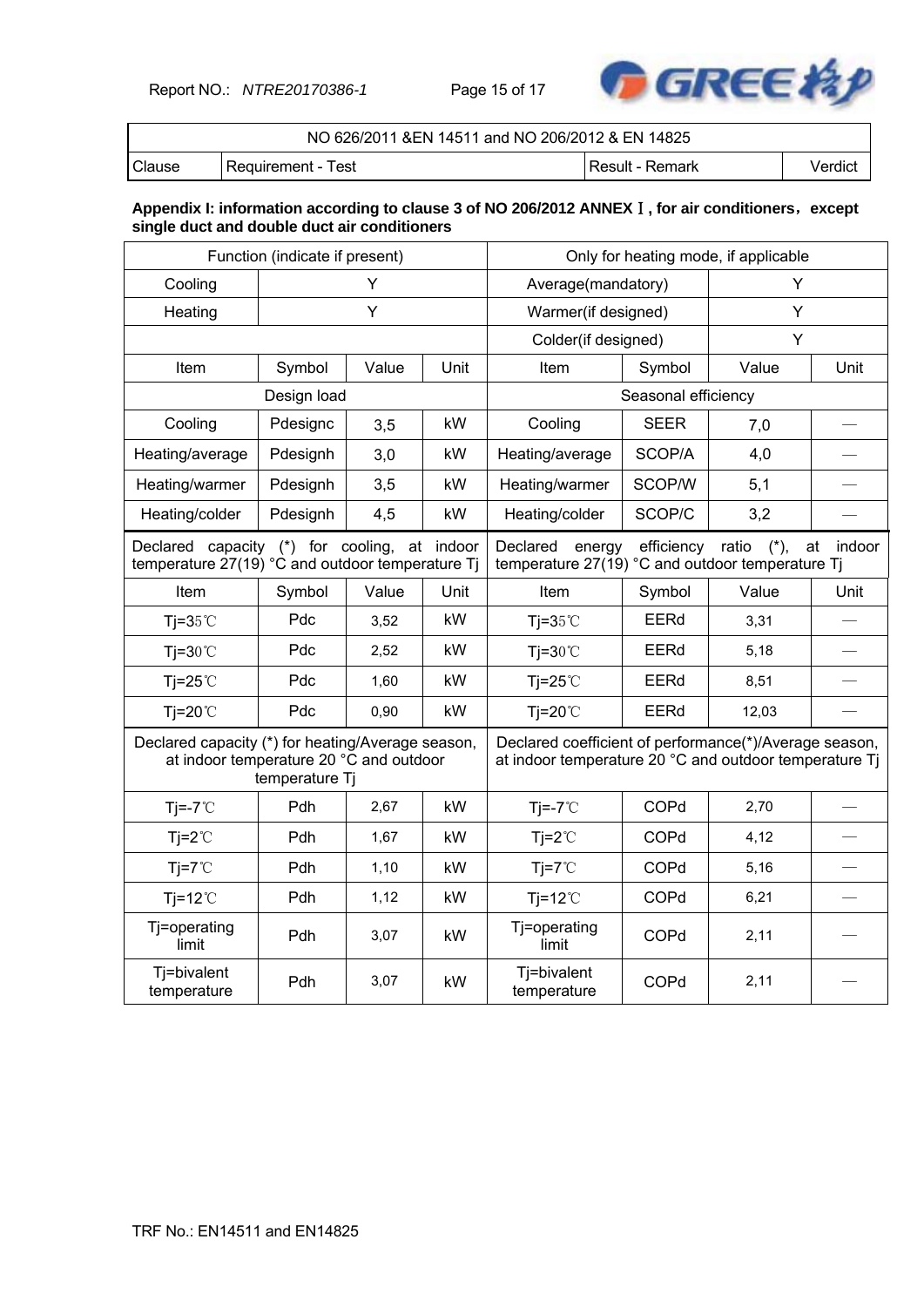Report NO.: *NTRE20170386-1* Page 16 of 17



| NO 626/2011 &EN 14511 and NO 206/2012 & EN 14825                                                              |                                                  |                                                                                                                    |                   |                                                                                                  |                             |                |                     |  |
|---------------------------------------------------------------------------------------------------------------|--------------------------------------------------|--------------------------------------------------------------------------------------------------------------------|-------------------|--------------------------------------------------------------------------------------------------|-----------------------------|----------------|---------------------|--|
| Clause                                                                                                        | Requirement - Test<br>Verdict<br>Result - Remark |                                                                                                                    |                   |                                                                                                  |                             |                |                     |  |
|                                                                                                               |                                                  |                                                                                                                    |                   |                                                                                                  |                             |                |                     |  |
|                                                                                                               | Function (indicate if present)                   | Y                                                                                                                  |                   | Only for heating mode, if applicable                                                             |                             | Υ              |                     |  |
| Cooling                                                                                                       |                                                  | Y                                                                                                                  |                   | Average(mandatory)                                                                               |                             | N              |                     |  |
| Heating                                                                                                       |                                                  |                                                                                                                    |                   | Warmer(if designed)<br>Colder(if designed)                                                       |                             | N              |                     |  |
| Item                                                                                                          | Symbol                                           | Value                                                                                                              | Unit              | Item                                                                                             | Symbol                      | Value          | Unit                |  |
| Declared capacity (*) for heating/Warmer season, at<br>indoor temperature 20 °C and outdoor temperature       | Tj                                               |                                                                                                                    |                   | Declared coefficient of performance(*)/Warmer<br>season, at indoor temperature 20 °C and outdoor | temperature Tj              |                |                     |  |
| $Tj = 2^{\circ}C$                                                                                             | Pdh                                              | 3,67                                                                                                               | kW                | $Tj=2^{\circ}C$                                                                                  | COPd                        | 2,37           |                     |  |
| $Tj = 7^{\circ}C$                                                                                             | Pdh                                              | 2,25                                                                                                               | kW                | $Tj = 7^{\circ}C$                                                                                | COPd                        | 4,97           |                     |  |
| $Ti=12^{\circ}C$                                                                                              | Pdh                                              | 1,12                                                                                                               | kW                | $Ti=12^{\circ}C$                                                                                 | COPd                        | 6,21           |                     |  |
| Tj=operating limit                                                                                            | Pdh                                              | 3,67                                                                                                               | kW                | Tj=operating limit                                                                               | COPd                        | 2,37           |                     |  |
| Tj=bivalent<br>temperature                                                                                    | Pdh                                              | 3,51                                                                                                               | kW                | Tj=bivalent<br>temperature                                                                       | COPd                        | 2,55           |                     |  |
| Declared capacity (*) for heating/Colder season, at<br>indoor temperature 20 °C and outdoor temperature<br>Tj |                                                  | Declared coefficient of performance(*)/Colder<br>season, at indoor temperature 20 °C and outdoor<br>temperature Tj |                   |                                                                                                  |                             |                |                     |  |
| $Tj=-7^{\circ}C$                                                                                              | Pdh                                              | 2,76                                                                                                               | kW                | $Tj = -7^{\circ}C$                                                                               | COPd                        | 2,70           |                     |  |
| $Tj = 2^{\circ}C$                                                                                             | Pdh                                              | 1,67                                                                                                               | kW                | $Tj=2^{\circ}C$                                                                                  | COPd                        | 4,12           |                     |  |
| $Tj = 7^{\circ}C$                                                                                             | Pdh                                              | 1,10                                                                                                               | kW                | $Tj=7^{\circ}C$                                                                                  | C-OPd                       | 5,16           |                     |  |
| $Ti=12^{\circ}C$                                                                                              | Pdh                                              | 1,12                                                                                                               | kW                | Tj=12 $°C$                                                                                       | COPd                        | 6,20           |                     |  |
| Tj=operating limit                                                                                            | Pdh                                              | 1,93                                                                                                               | kW                | Tj=operating limit                                                                               | COPd                        | 1,52           |                     |  |
| Tj=bivalent<br>temperature                                                                                    | Pdh                                              | 3,17                                                                                                               | kW                | Tj=bivalent<br>temperature                                                                       | COPd                        | 2,13           |                     |  |
| Tj=-15 $°C$                                                                                                   | Pdh                                              | 3.15                                                                                                               | kW                | $Ti=-15^{\circ}$                                                                                 | COPd                        | 1,90           |                     |  |
|                                                                                                               | <b>Bivalent temperature</b>                      |                                                                                                                    |                   |                                                                                                  | Operating limit temperature |                |                     |  |
| Heating/Average                                                                                               | Tbiv                                             | $-10$                                                                                                              | $^\circ\!{\rm C}$ | Heating/Average                                                                                  | Tol                         | $-10$          | $^{\circ}$ C        |  |
| Heating/Warmer                                                                                                | Tbiv                                             | 3                                                                                                                  | $\rm ^{\circ}C$   | Heating/Warmer                                                                                   | Tol                         | $\overline{2}$ | $\rm ^{\circ}C$     |  |
| Heating/Colder                                                                                                | Tbiv                                             | -9                                                                                                                 | $^\circ\!{\rm C}$ | Heating/Colder                                                                                   | Tol                         | $-22$          | $^{\circ}\!{\rm C}$ |  |
|                                                                                                               | Cycling interval capacity                        |                                                                                                                    |                   |                                                                                                  | Cycling interval efficiency |                |                     |  |
| for cooling                                                                                                   | Pcycc                                            | x,x                                                                                                                | kW                | for cooling                                                                                      | <b>EERcyc</b>               | x,x            |                     |  |
| for heating                                                                                                   | Pcych                                            | X,X                                                                                                                | kW                | for heating                                                                                      | COPcyc                      | x,x            |                     |  |
| Degradation co-<br>efficient cooling<br>$(**)$                                                                | Cdc                                              | 0.25                                                                                                               |                   | Degradation co-<br>efficient heating<br>$(**)$                                                   | Cdh                         | 0.25           |                     |  |